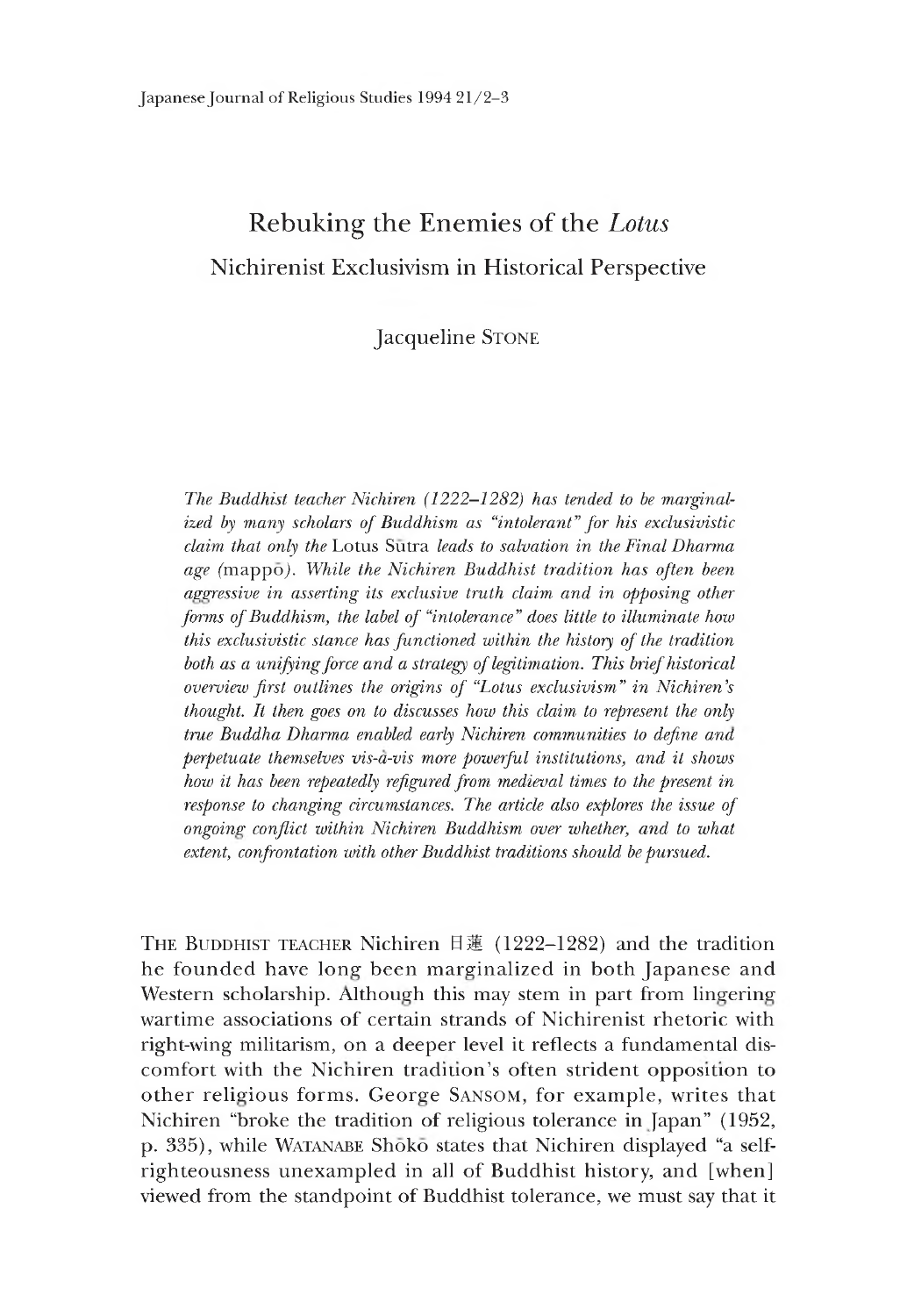is a completely non-Buddhistic attitude" (1968, p. 65). In Edward Conze's view, Nichiren Buddhism

differs from all other Buddhist schools by its nationalistic, pugnacious and intolerant attitude and it is somewhat doubtful whether it belongs to the history of Buddhism at all.... On this occasion Buddhism had evolved its very antithesis out of itself. (1980, pp. 113–14)

Such criticisms, however, tell us more about modern scholarly presuppositions than they do about the Nichiren tradition. It is true that many Nichiren Buddhists have displayed a fierce exclusivism (a word preferable in this context to "intolerance" because less burdened by associations with modern European religious history), but this exclusivism is a complex phenomenon worthy of study in its own right. The present paper will consider some of the ways in which Nichiren's claim to represent the only true Dharma has functioned in specific social and historical circumstances, and how it has been adapted as those circumstances changed. It will also consider the recurring conflict within the tradition over whether, or to what extent, confrontation with other religions should be pursued.

# $Origins in$  *Nichiren's Thought*

First let us consider Nichiren's foundational claim that only the *Lotus Sutra* can lead to Buddhahood, or salvation, in the Final Dharma age  $(mapbo \neq \nexists)$ . Exclusive truth claims of this kind were not uncommon in late twelfth- and early thirteenth-century Japanese Buddhism. For some time, the great Tendai institution on Mt. Hiei had been splinterine into rival groups and lineages, each claiming unique possession of the most profound Dharma (HAZAMA 1948, vol. 2, pp. 241-44). The new schools of Kamakura Buddnism often committed themselves to a single form of practice, which thereby acquired absolute status. The first Kamakura Buddhist leader to formally articulate this notion was the Pure Land teacher Honen 法然  $(1133-1212)$ , who emphasized the exclusive practice of chanting Amida's name *(senju nenbutsu* 専修 念仏). Nichiren—who, like Honen, was originally a Tendai monk claimed that chanting the *daimoku* 題目 (the title of the *Lotus Sutra*) in the formula *Namu-mydhd-renge-kyd* 南無妙法蓮華経 was the sole path to liberation; to combine the *daimoku* with other practices would, he wrote, be "like mixing rice with excrement" (Akimoto gosho 秋元御書 [Letter to Akimoto], RISSHO DAIGAKU NICHIREN KYOGAKU KENKYUSHO [RDNKK] 1988, vol. 2, p. 1730).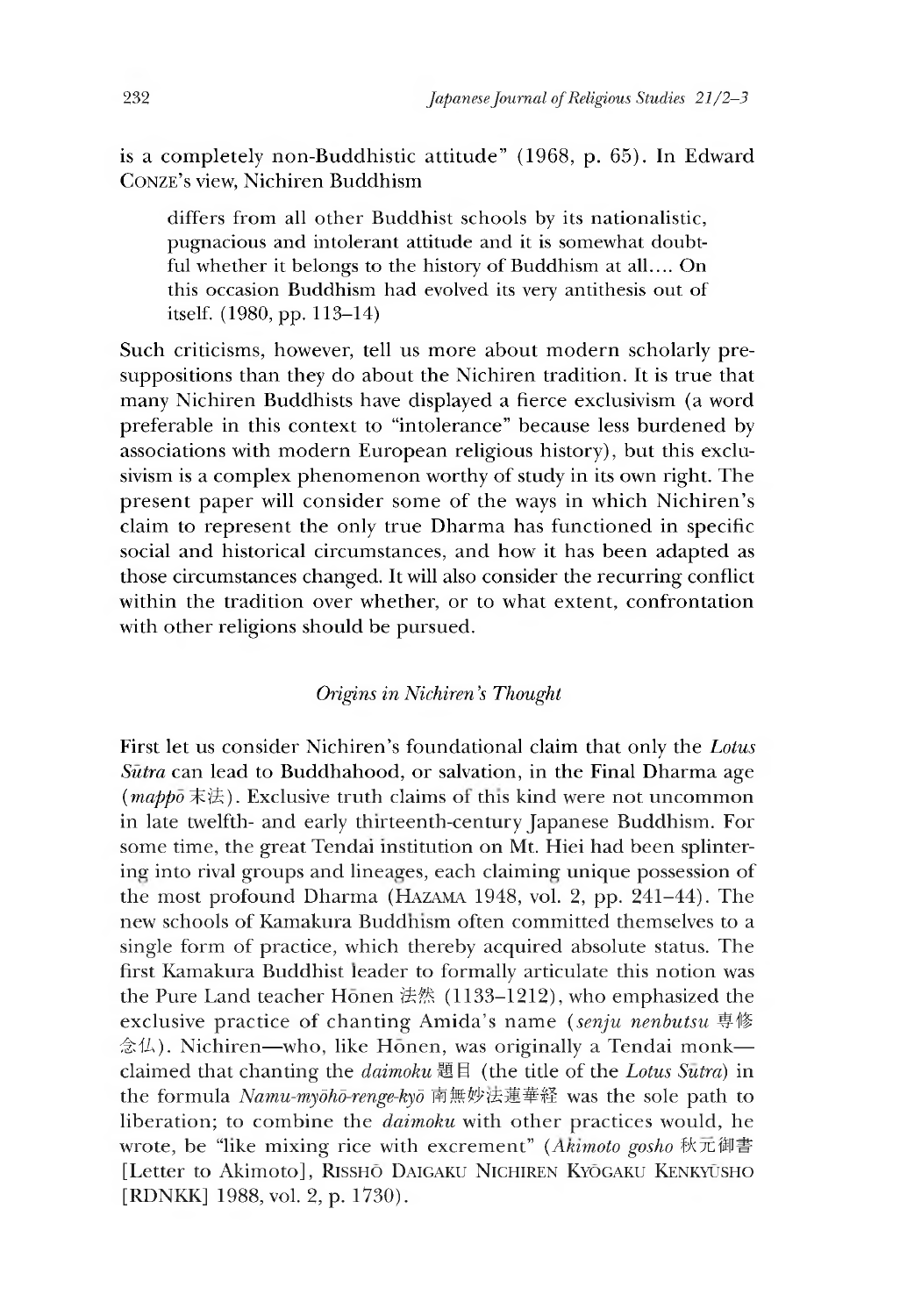It is not altogether clear why these and other figures in the early medieval period abandoned what had been the traditional Japanese Buddhist position, in which a variety of teachings and practices were regarded as liberating "skillful means," and insisted instead on the sole validity of a single path. It may have been, at least in part, a response to the social and political upheavals that accompanied the decline of aristocratic rule and the rise of warrior culture. Anxieties about the Final Dharma age also played a role. Nichiren was unique, not in making exclusivist claims per se, but in integrating confrontation with other Buddhist teachings into the formal structure of his thought, especially through his advocacy of *shakubuku* 折伏.

Buddhist canonical sources define two methods of teaching the Dharma: *shōju* 摂受, "to embrace and accept," the mild method of leading others gradually without criticizing their position; and *shakubuku,* "to break and subdue," the stern method of explicitly rejecting "wrong views." Nichiren's rejection of the other Buddhist schools was summed up by his later followers in the form of the socalled four declarations *(shika kakugen* 四箇格言),drawn from various passages in his work: "Nenbutsu leads to Avici Hell, Zen is a devil, Shingon will destroy the nation, and Ritsu is a traitor. $\frac{3}{2}$  Despite the simplistic nature of this slogan-like formulation, *shakubuku* as employed by Nichiren required considerable mastery of doctrine since his criticism of other sects rested on detailed arguments based upon the sūtras and commentaries. Nichiren adopted the then widely accepted T'ien-t'ai/Tendai doctrinal classification that defined the *Lotus Sutra* as the culmination 01 the Buddha's preaching— the *Lotus* was the true *(jitsu*  $\notin$ ) teaching, and all others were provisional *(gon*) ). Nichiren drew also on certain hermeneutic trends within Tendai that increasingly regarded the *Lotus* not simply as an integration of all teachings but as qualitatively distinct from and superior to them.<sup>3</sup> In the Final Dharma age, Nichiren maintained, people no longer had the capacity to attain liberation through the various provisonal teachings; these teachings were therefore "enemies" of the one vehicle and

1 The *locus classicus* for these terms is the *Snmdla-devi-simhanada-sutra,* which speaks of the two methods as "enabling the Dharma to long endure." Nichiren would have had access to the Chinese translation of this sutra (for the passage in question, see *Sheng-man shih-tzuhou i-ch 'eng ta-fang-j)ien fang-kuang- ching,* T # 353 12.217c). He also drew on the works of the Chinese Tien-t'ai master Chih-i (538-597), who explicitly connected *shakubuku* with the *Lotus Sutra.* See *Fa-hua hsuan-i* 9a, T #1716, 33.792b; *Fa-hua wen-chu* 8b, T #1718, 34.118c; and *Mo-ho chih-kuan* 10b, T #1911, 46.137c.

 $2$  For textual sources of the four declarations see NICHIRENSHU JITEN KANKO IINKAI 1981, pp. 143-45.

 $3$  For a discussion of these trends and their origins, see HAZAMA 1948, vol. 1, pp. 193-219.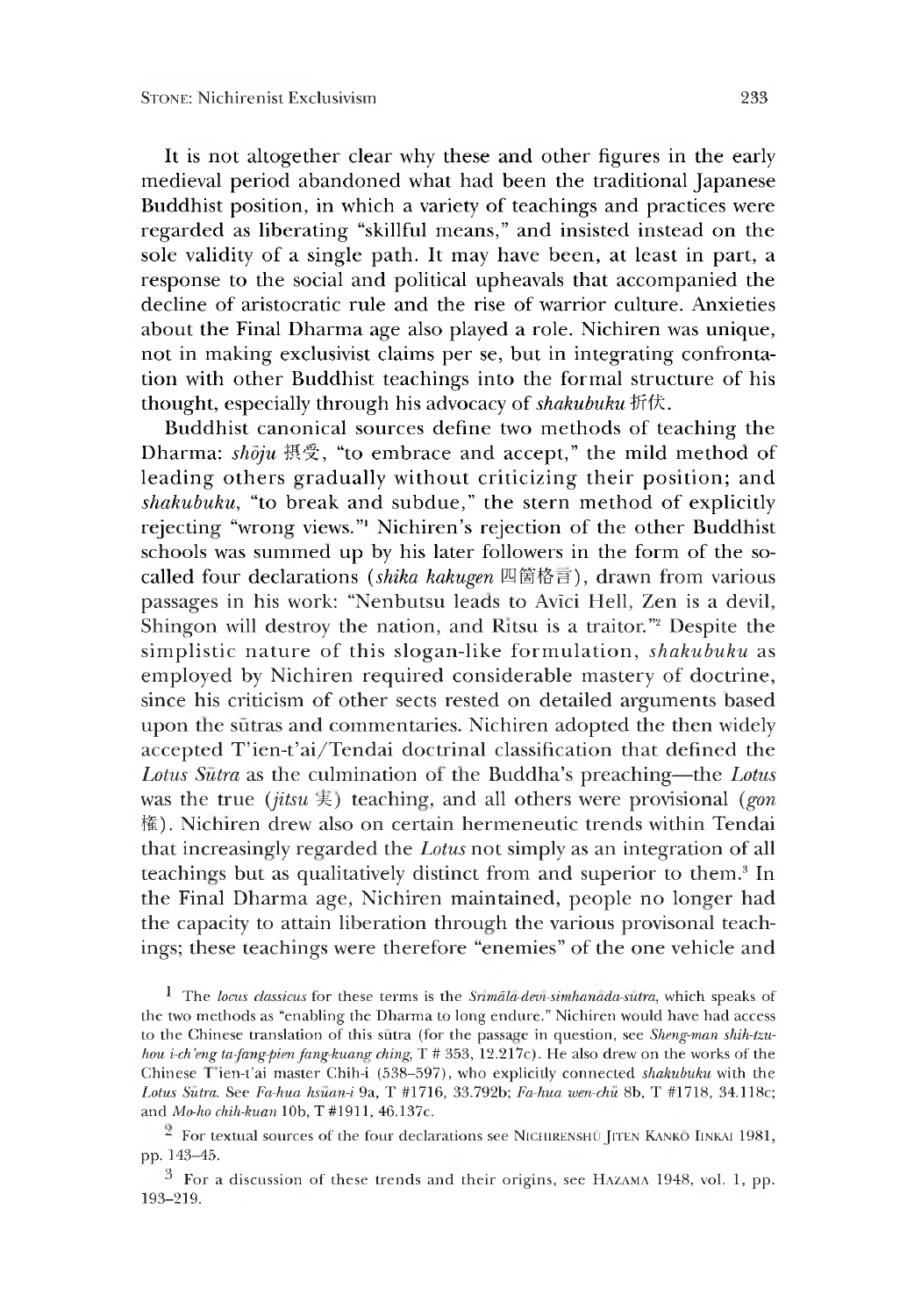had to be sternly refuted through *shakubuku {Nyosetsu shugyd sho* 如説修行鈔 [On practicing as the sutra teaches], RDNKK 1988, vol. 1, p. 735). Nichiren and his successors practiced *shakubuku* through preaching, debate, and submitting memorials to eovernment authorities.

Nichiren did not, however, insist that *shakubuku* was appropriate for all times and places. While he believed *shakubuku* to be best suited to the Final Dharma age, he conceded that *shoju* could still be an appropriate teaching method depending upon the place and the people involved. Here he drew a distinction between "countries that are [merely] evil" (because their inhabitants are ignorant of the *Lotus Sutra*), where *shoju* would be the proper approach, and "countries that destroy the Dharma," where only *shakubuku* would suffice. Nichiren regarded Japan in his own time as belonging to the latter category (Kaimoku sho 開目抄 [Opening of the eyes], RDNKK 1988, vol. 1, p. 606). These qualifications allowed for flexibility of interpretation, but they also opened the way for doctrinal controversy amone Nichiren's later followers.

Several other interrelated aspects of Nichiren's claim for the sole truth of the *Lotus* have had a great influence on the later tradition. First, Nichiren insisted that the consequences of accepting or rejecting the *Lotus Sutra* were materially reflected in the world. The collective sufferings he saw around him— hunger, epidemics, the great earthquake of 1258 that leveled much of Kamakura, and especially the impending Mongol invasion—were in his eyes a proof of the widespread "slander of the Dharma" hobo 謗法: the rejection of the *Lotus*, the one teaching that still led to Buddhahood in the Final Dharma age, in favor of Amidism, Zen, esoteric Buddhism, and other "misleading" practices. On the basis of this conviction, Nichiren in 1260 submitted his famous treatise *Rissho ankoku ron* 立正安国論[Establishing the right teaching and bringing peace to the country] (RDNKK 1988, vol. 1, pp. 209–26; YAMPOLSKY and WATSON 1990, pp.  $11-47$ ) to the retired regent Hōjō Tokiyori, the most influential figure in the Kamakura bakufu, urging the rejection of Amidism and exclusive devotion to the *Lotus.*

Second, Nichiren believed that loyalty to the *Lotus Sutra* should take precedence over loyalty to both ruler and country. In 1274, for example, he refused an offical request to offer bakufu-sponsored prayers for the defeat of the Mongols, believing that it would be wrong to provide ritual services for a ruler who did not uphold the Lotus Sutra and that the invasion might be a necessary part of awakening people from their neglect of its teachings. By thus according the *Lotus Sutra* a transcendent priority, Nichiren established both for him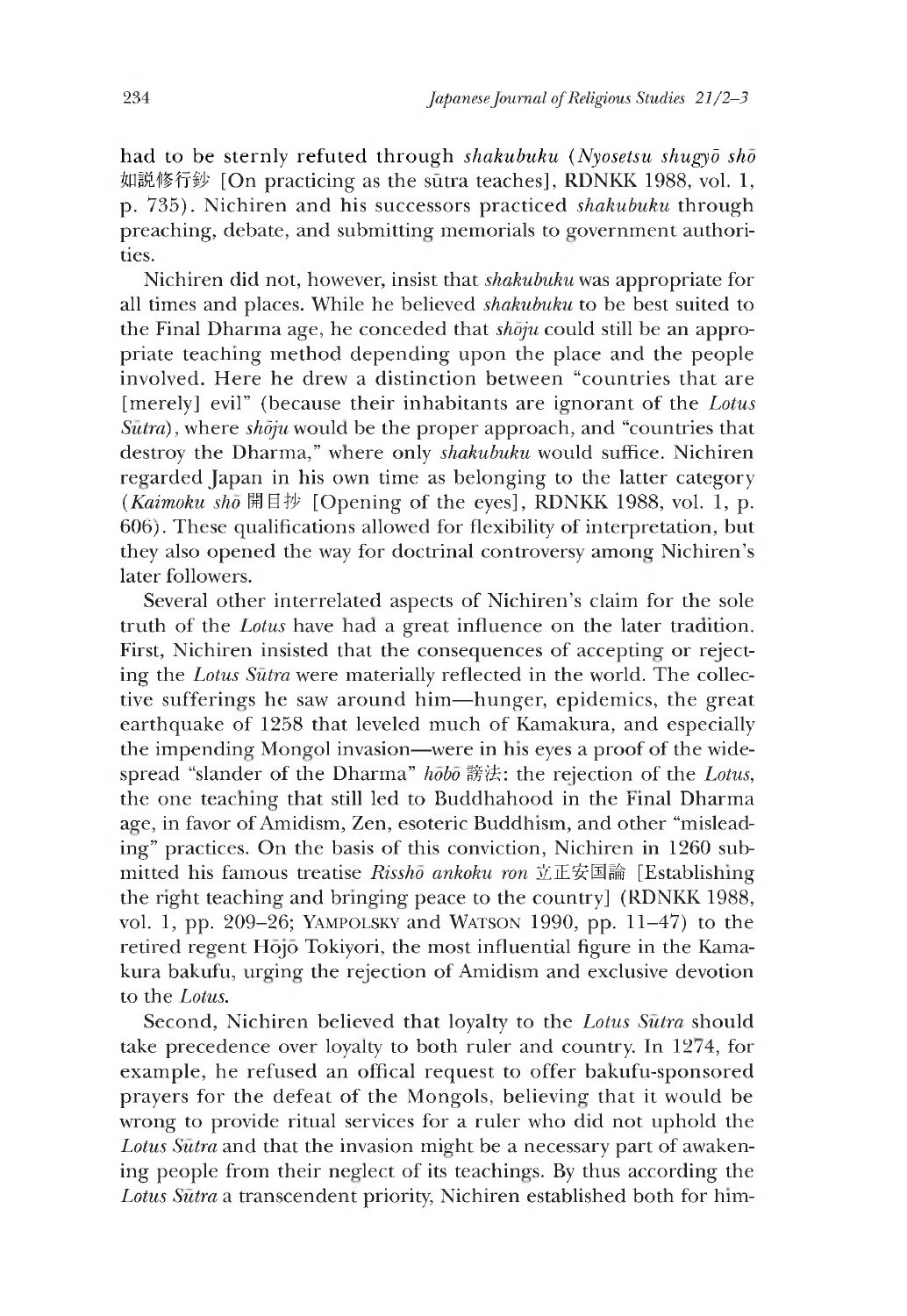self and for his later followers a source of moral authority for challenging the existing political order.

Third, to Nichiren, the persecution resulting from *shakubuku* assumed a legitimizing function. Nichiren's writings show a clear awareness that his repeated conflicts with the authorities, his exiles, and the attempts on his life stemmed directly from his own unrelenting criticism of other teachings; he even spoke of himself on this account as "the most perverse person in Japan" (*Yagenta-dono gohenji* 弥源太殿御返事 [Reply to Yagenta], RDNKK 1988, vol. 1, p. 805). But in his thinking, *shakubuku* was not a partisan self-assertiveness but the bodhisattva practice of the Final Dharma age, an act of both compassion and expiation. It not only served to awaken others to the fact that they were slandering the Dharma (an act that would land them in hell), but it also gave rise to the persecution that enabled Nichiren to atone for similar slanders that, he believed, he himself had committed in the past. Moreover, he was convinced that eiving one's life for the *Lotus Sutra* guaranteed one's future enlightenment. As he wrote to his followers from exile in 1273:

Life is fleeting. No matter how many powerful enemies oppose us, never think of retreating or give rise to fear. Even if they should cut off our heads with saws, impale our bodies with lances, or bind our feet and bore them through with gimlets, as long as we have life, we must chant *Namu-mydhd-renge-kyd, Namu-mydhd-renge-kyd.* And if we die chanting, then Sakyamuni, Prabhutaratna, and the other Buddhas of the ten directions will come to us immediately, just as they promised at the assembly on Sacred Vulture Peak.... And all the devas and benevolent deities...will at once escort us to the jeweled land of tranquil light. *(Nyosetsu shugyō shō*, RDNKK 1988, vol. 1, pp.  $737 - 38$ 

The *Lotus Sutra* itself speaks of the trials that its devotees shall undergo "in an evil age" after the Buddha's nirvana.<sup>4</sup> That he himself encountered such difficulties confirmed for Nichiren the righteousness or his position. This legitimizing function of opposition has played a profoundly ambivalent role in the history of Nichiren Buddhism. Some

 $<sup>4</sup>$  The verse section of the "Fortitude" (thirteenth) chapter, spoken by a throng of</sup> bodhisattvas in the Buddha's presence, is a vow to uphold and spread the *Lotus* in the face of specific hardships and persecutions *(Miao-fa lien-hua ching,* T #262, 9.36b-37a; HURVITZ 1976, pp. 204-207). These verses probably describe opposition from the older Buddhist establishment confronting the fledgling Mahayana community that compiled the sutra. Nichiren read them as predictions being fulfilled in his own person.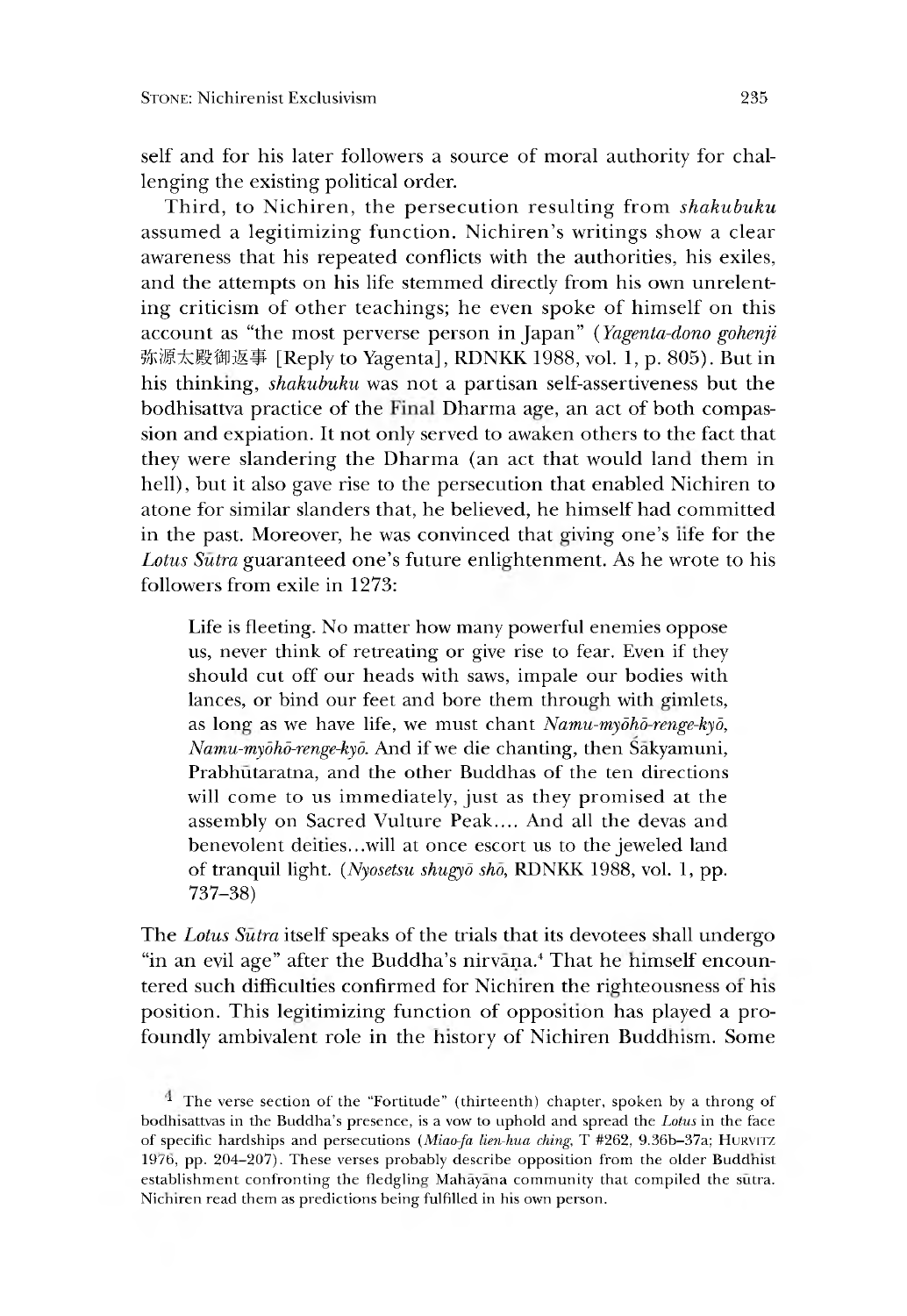adherents have found in it the courage to endure appalling persecutions; others, a reason to deliberately court conflict.

### *Early Compromises and Resulting Criticism*

Nichiren's courage in challenging the bakufu authorities and enduring the resulting persecution won him many admirers, especially among the middle-ranking samurai who came to form the core of his following. His emphasis on exclusive devotion to the *Lotus Sutra* also facilitated the development of his community as a separate sect, independent of Tendai. However, his uncompromising purism was to prove difficult to institutionalize. Within a few years of his death his successors found themselves caught between the desire to remain loyal to Nichiren's rigorous exclusivism and their need to ensure the welfare of their religious communities. Thus was born a tension within the tradition between exclusivism and accommodation, one that continues to this day. To illustrate the dynamics of this tension, let us consider the circumstances surrounding two early instances in which Nichiren's successors found it necessary to compromise his principle that ritual services should not be performed for a ruler who does not embrace the *Lotus Sutra.*

After a typhoon thwarted the Mongols' second attempt to invade Japan in the summer of 1281, the bakufu, anticipating a third atttack, ordered all temples and shrines in Kamakura to offer prayers for the nation's safety. At that time Kamakura's Nichiren communities were under the leadership of two of Nichiren's immediate disciples, Ben no Ajari Nissho 弁阿闍梨日昭(1221—1323) and Daikoku Ajari Nichiro 大国 阿闍梨日朗 (1245-1320), both of whom initially rejected the order. The bakufu then threatened to raze their temples and banish their clergy. When their protests proved unavailing, the two leaders, loath to see the destruction of their fledeling communities, agreed to perform the requested rites (RDNKK 1984, p. 60).

A second instance involved Nichiro's disciple Higo Ajari Nichizo 肥後阿闍梨日像 (1269–1342), the first person to preach Nichiren's teaching in Kyoto. Nichizo arrived in the imperial capital in 1294 and for years struggled aeainst the opposition of older Buddhist sects. Three times he was banished from the city. He shrewdly backed Godaigo, however, agreeing to offer prayers for the exiled emperor's return to power. After the Kenmu Restoration Godaigo gave lands to Nichizo's temple, Myoken-ji 妙顕寺, and in 1334 he named it a *choku*ganji 勅願寺, or imperial prayer temple. This recognition opened the way for the various Nichiren lineages to establish themselves in the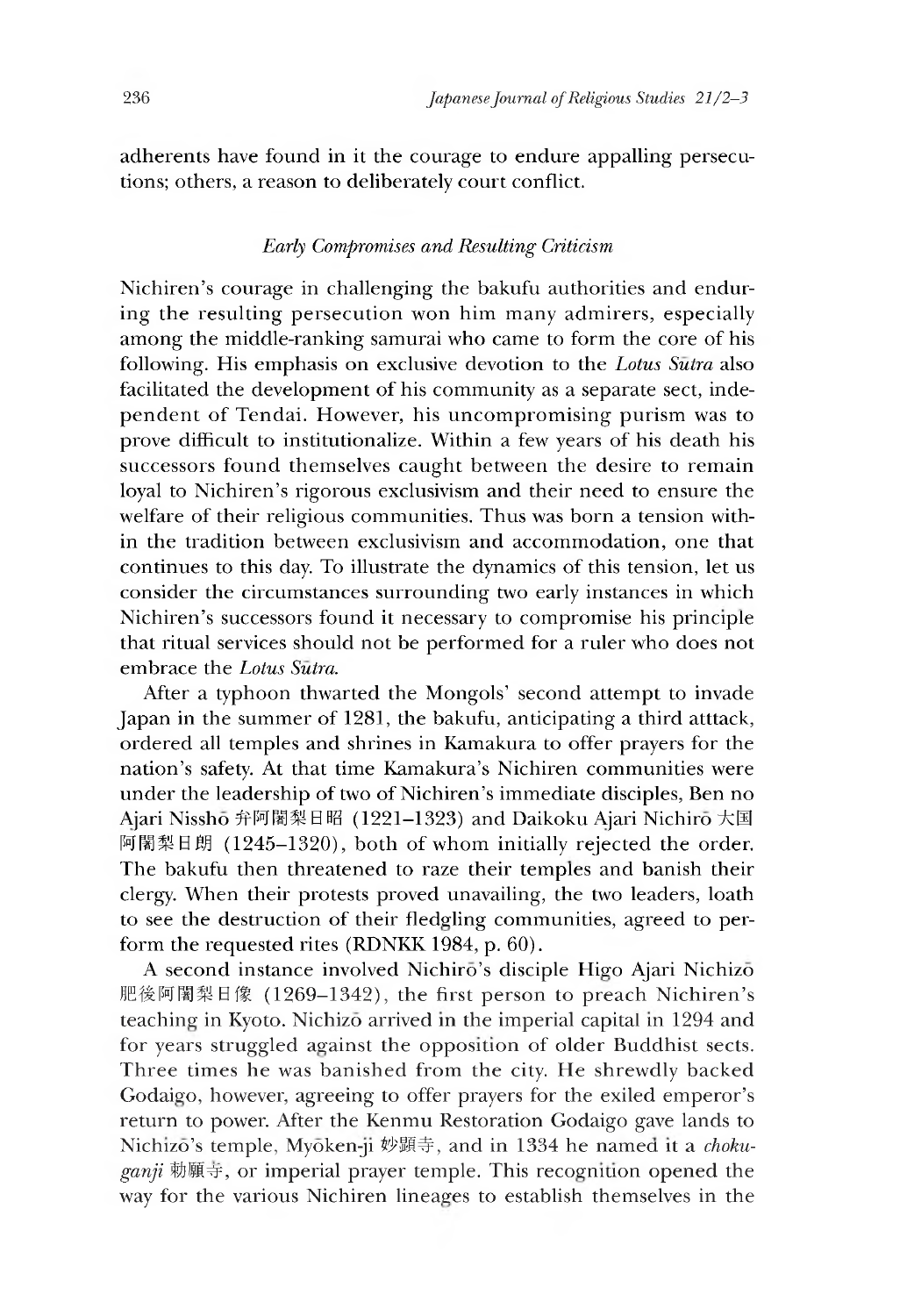capital, for Nichiren prelates to rise to high ecclesiastical office, and for influential nobles and warriors to be brought into the Nichiren fold (RDNKK 1984, pp. 109-14).

These two instances suggest that threats against Nichiren communities or opportunities to dramatically advance sectarian interests could cause the modification of the confrontational stance mandated by strict *Lotus* exclusivism, and thereby set precedents for more conciliatory behavior. This in itself is not surprising, but it is important to note that accommodations of this sort did not go unchallenged. Both of the above-mentioned instances drew scathing criticism from monks in the lineage of Byakuren Ajari Nikkō 白蓮阿闍梨日興 (1246-1333), another direct disciple of Nichiren, whose break in 1289 with the other leading' disciples led to the first schism among Nichiren's followers and the creation of the independent branch known as the Fuji school. NiKko accused Nissho and Nichiro of abandoning use of Nichiren's name and assuming the protective rubric of "Tendai monks" so that they might escape persecution by offering prayers for the bakufu *(Horizon bun'yo cho* 本尊分与帳[Record of distribution of the object of worship], RDNKK 1968, vol. 2, p. 112). Similar criticisms recur in documents of the Fuji school. Similarly, when Nichizō's efforts resulted in the Myoken-ji being named an imperial prayer temple, Sanmi Ajari Nichijun 三位阿闍梨日順 (1294–1356), a disciple of Nikko, wrote that Nichizo's prayers amounted to slander of the Dharma and would only invite disaster (*Saija risshō shō* 摧邪立正抄 [On destroying error and establishing the right], RDNKK 1968, vol. 2, p. 354).

It is tempting to assume that the Fuji school critics, who were based in Suruga Province far from the major centers of political power, were simply unable to appreciate the challenges facing their counterparts in Kamakura and Kyoto. This is not quite the situation, however. In 1284, Nikko had actually expressed sympathy for the leaders in Kamakura *(Misa-bd gohenji* 美作房御返事[Reply to Misa-bo], RDNKK 1968, vol. 2, p. 145; 1984, pp. 60–62). It was not until well after the schism, in 1298, that he accused them of betraying Nichiren. Here we see the beginning of a pattern within the tradition, whereby individuals and groups would seek to establish their own orthodoxy vis-a-vis rival Nichiren lineages by reappropriating the exclusivistic position of their founder.

#### *Admonismng the State*

To understand more clearly how the dynamics of confrontational exclusivism operated witnin the tradition, let us consider the practice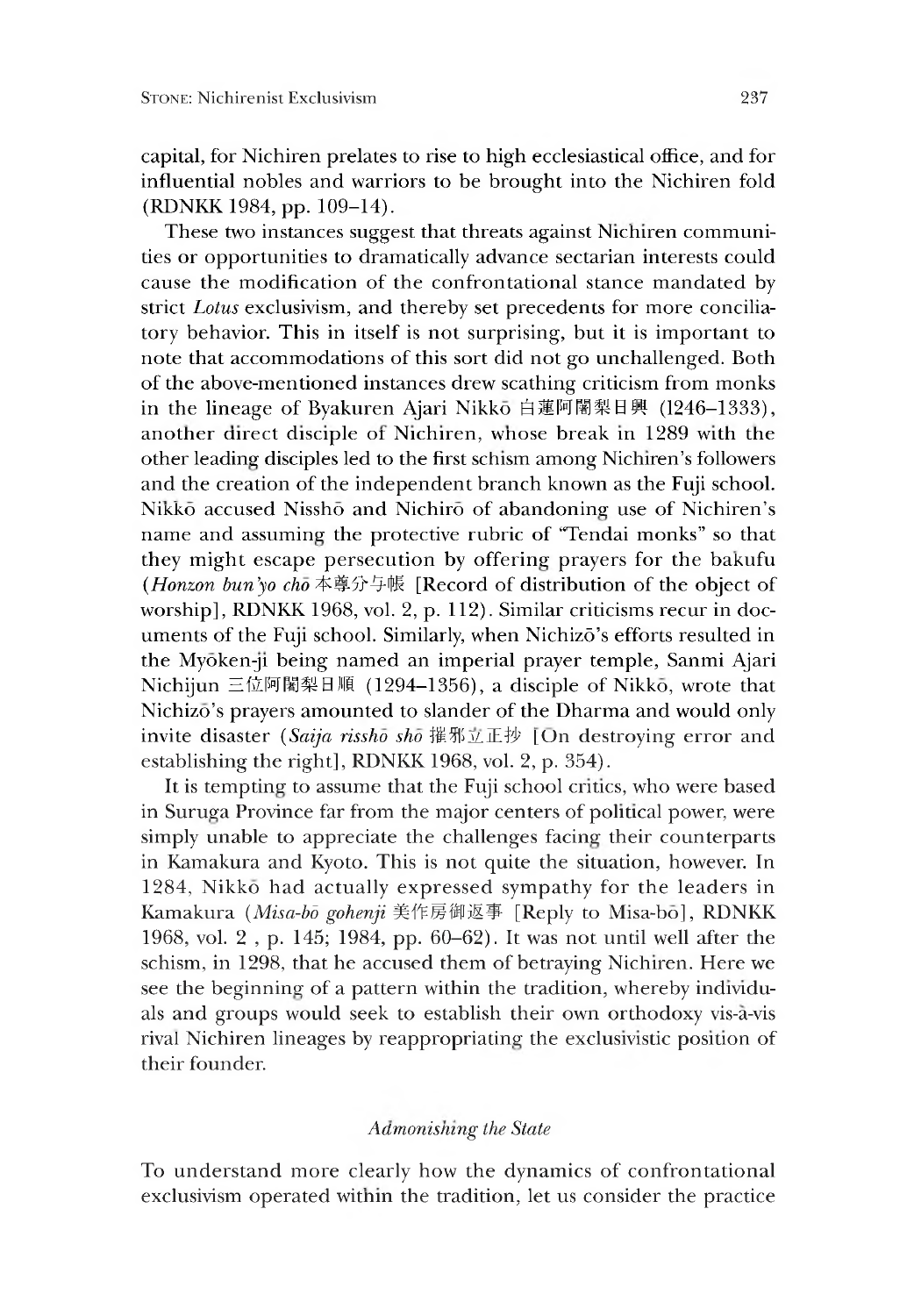of "admonishing the state" *(kokka kangyd* 国家諌暁),an activity modeled on Nichiren's memorializing of Hojo Tokiyori via the *Rissho* ankoku ron. Throughout the medieval period, kokka kangyō represented, along with preaching and debate, an important vehicle for the shakubuku practice of the Hokkeshū (Lotus sect), as Nichiren Buddhism was then called. *Kokka kangyd* generally consisted of submitting letters of admonition *(mōshijō* 申状) to the ruler—the emperor or more frequently the shogun—or to his regional officials. Typically the *mdshijo* restated the message of the *Rissho ankoku ron,* urging the ruler to discard provisional teachings and take faith in the *Lotus Sutra* alone so that the country might be at peace. Sometimes they requested sponsorship of a public debate with monks of other sects, in order to demonstrate the supremacy of Nichiren doctrine—an opportunity that Nichiren himself had sought in vain throughout his life. Often a copy of the *Rissho ankoku ron* itself was appended, or, less frequently, a work of the writer's own composition setting forth a similar message. More than forty of these letters of admonition survive from between the years 1285 and 1596, with the great majority concentrated in the fourteenth and fifteenth centuries (WATANABE 1976, pp. 135–40).

Going up to Kyoto to "admonish the state" is said to have been almost obligatory for anyone holdine the office of abbot *(kanju* 貫首/貫主 or *betto* 別当) of the head temple of a Hokke lineage in the Kantō area (RDNKK 1984, p. 115; NAKAO 1971, p. 64). Special respect seems to have accrued to those who made extraordinary efforts in such admonitions, or who, like Nichiren, incurred official displeasure in the attempt. Examples include Niidakyō Ajari Nichimoku 新田郷 阿闍梨曰目(1260-1333) of the Fuji school, veteran of numerous debates and memorializings, who died at age seventy-four en route to Kyoto to admonish the emperor *(Soshi den* 祖師伝 [Biographies of the founding teachers], in HORI  $1974-79$ , vol. 5, p. 34).

Jōgyōin Nichiyū 浄行院日祐 (1298-1374), of the Nakayama lineage in Shimosa also journeyed to Kyoto in 1334 to present a letter of admonition to the newly reinstalled Godaigo, requesting imperial sponsorship for a debate between the Hokkeshū and other sects. He was arrested by the police upon presenting his letter and imprisoned for three days, giving him much satisfaction for having suffered persecution, even briefly, for the Dharma's sake *(Ikki shoshu zengon kiroku* 一期所修吾根記録[Record of good deeds performed in a lifetime], RDNKK 1968, vol. 1, p. 447). Six years later he made the journey again to admonish the shogun, Ashikaga Takauji. Though his own writings make no mention of it, tradition has it that Nichiyu came close to being beheaded in the course of another remonstration attempt in 1356 *(Dentō shō* 伝燈鈔 [Transmission of the lamp], RDNKK 1968, vol.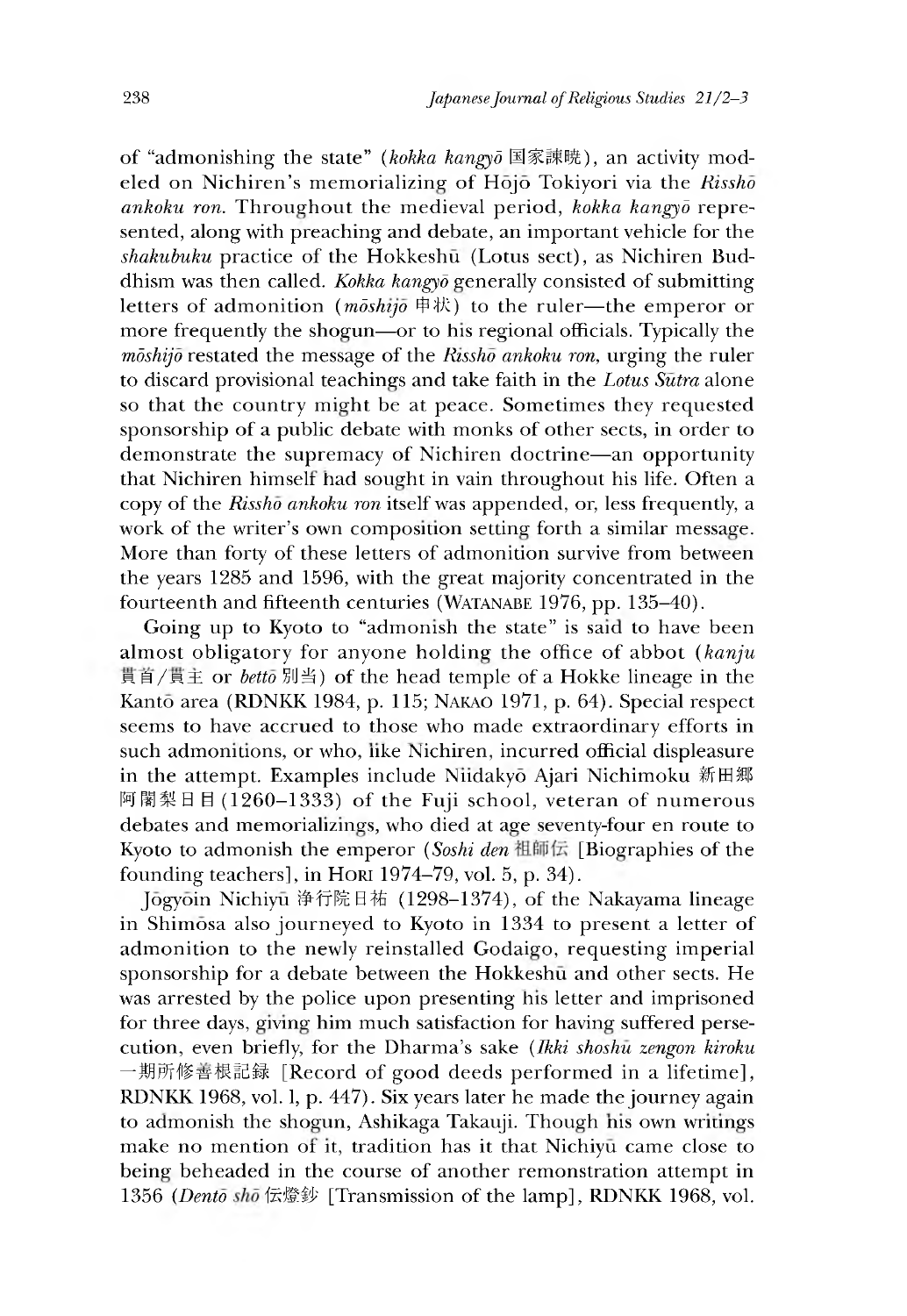18, p. 54). Nichiyū was among the first leaders within the Hokke sect who had not known Nichiren personally. Nakao Takashi suggests that his journeys to Kyoto to admonish first the emperor and then the shogun may have served to confirm him in his own eyes as a Dharmaheir to Nichiren and to solidify his leadership of the Nakayama lineage (1973, pp. 128-29).

The Ashikaga shoguns, while generally ready to allow the Hokke sect to preach and establish temples in Kyoto, sometimes punished repeated memorializing. This occasionally led to conflict, since Nichiren had set a precedent by making three admonitions. Genmyo Ajari Nichiju 玄妙阿闍梨曰什(1314-1392),founder of the Kenpon 顕本 Hokke school in Kyoto, remonstrated with the shogun, Yoshimitsu, twice in 1391, and was warned not to do so again. When his disciples Nichinin 日仁 and Nichijitsu 日実 memorialized Yoshimitsu again in 1398, they were arrested and tortured.<sup>5</sup> Perhaps the most famous case was that of Kuonjō-in Nisshin 久遠成院日親 (1407-1488) of the Nakayama lineage, who preached widely, founded thirty temples while based in Kyoto and Hizen, and memorialized high officials on eight occasions *(Honpd-ji monjo* 本法寺文書[Documents of Honpo-jij,RDNKK 1984, p. 270). In 1439, Nisshin remonstrated with Ashikaga Yoshinori and was warned that a second attempt would be punished. His immediate response was to draft a memorial entitled *Rissho jikoku ron* 立正治国論 [Establishing the right teaching for governing the country] based on Nichiren's earlier treatise of similar name, intending' to submit it on the thirty-third anniversary of the former shogun, Yoshimitsu's, death. But word leaked out, and before he could finish making a clean copy he was arrested and imprisoned, not to be released until Yoshinori was assassinated almost two years later. By Nisshin's own account *(Haniya shō* 埴谷抄 [Letter to Haniya]), he was placed with several others in a sort of cage, too low to stand upright in, with spikes driven through the top (KANMURI 1974, p. 5). Later hagiography has elaborated in lovingly gruesome detail on the tortures Nisshin endured in prison. He is often called Nabekamuri Shōnin 鍋冠り上人 (the pot-wearing saint) on the basis of the tradition that Yoshinori had a red-hot iron kettle placed over his head in a futile attempt to make him stop chanting the *daimoku (Nisshin Shonin tokugyd ki* 日親上人 徳行記[Record of the virtuous deeds of Nisshin Shonin], Nakao 1971 pp. 71-77 and IMATANI 1989, pp. 27-31). Nisshin's writings make it clear that in rebuking "slander of the Dharma" in accordance with the

<sup>&</sup>lt;sup>5</sup> For details of their activities see *Nichiun ki* 且運記 [Record of Nichiun] or *Monto koji* 門徒古事 [Former events of the school], RDNKK 1968, vol. 5, pp. 62-94.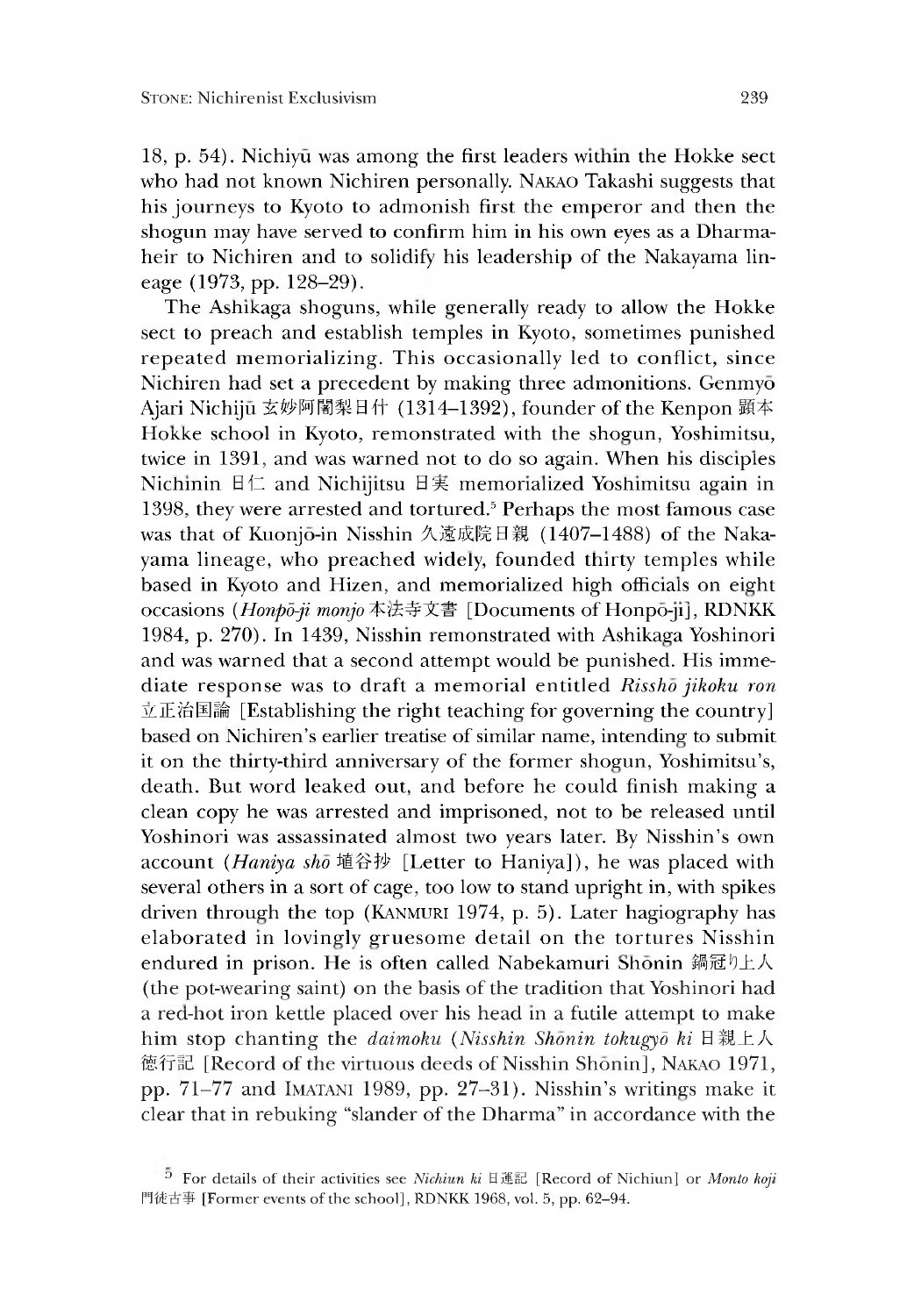strict practice of *shakubuku* he believed he was carrying out Nichiren's mandate to uphold the sole truth of the *Lotus Sutra* even at the risk of one's own life (cf. Nakao 1971, pp. 153–89).

The Ashikaga rulers generally tried to steer a neutral course amid sectarian conflicts, and were in no position to support Hokkeshu to the exclusion of other teachings even had they so desired (IMATANI 1989, p. 22). It seems likely, therefore, that "admonishing the state" was conducted for reasons other than the naive, literal expectation that these admonitions would be accepted. Viewed through the eyes of faith, admonishing the state may have seemed an act of bodhisattva-like devotion that established the karmic cause for one's own future enlightenment as well as that of the ruler and the people, and that freed one from the sin of complicity with slander of the Dharma. At times it could demand heroic courage and conviction. On a more pragmatic level, however, it seems also to have served as a way of demonstrating the sincerity of one or one's own lineage in upholding Nichiren's teachings, and thus of criticizing more accommodating Hokke lineages.

Men like Nisshin and other virtuosi of *shakubuku* may not have been altogether representative of medieval Hokkeshū leaders. In fact, evidence suggests that their confrontational approach was not always appreciated by Hokke temples that were already well established and had won patrons among the leading nobles and daimyō. Nichinin and Nichijitsu's memorializing of Yoshimitsu and other high officials was viewed with alarm by older Hokke temples in Kyoto such as Honkokuji and Myohon-ji, who saw in it a threat to their security and reputation (RDNKK 1984, pp. 222-23). Nisshin, before coming to Kyoto, had actually been expelled from the lineage of his own temple, the Nakayama Hokekyō-ji in Shimōsa, after he had sharply and repeatedly criticized both the temple's abbot and its chief lay patron for tolerating heterodox practices within the community (NAKAO 1973, pp. 268-70).

Nevertheless men such as Nisshin won the Hokke sect numerous converts, and they are celebrated as martyrs and exemplars in the annals of the Nichiren tradition. In maintaining the stance of confrontational *shakubuku* they kept alive the normative ideal of exclusive devotion to the *Lotus* and acted as a check on the accommodations made to secular authority by more conciliatory elements. Through the practice of "admonishing the state," Hokkeshu defined its still young tradition as sole possessor of the truth that could bring peace to the country, thereby preserving Nichiren's claim of access to an ultimate source of moral authority that transcended even that of the ruler.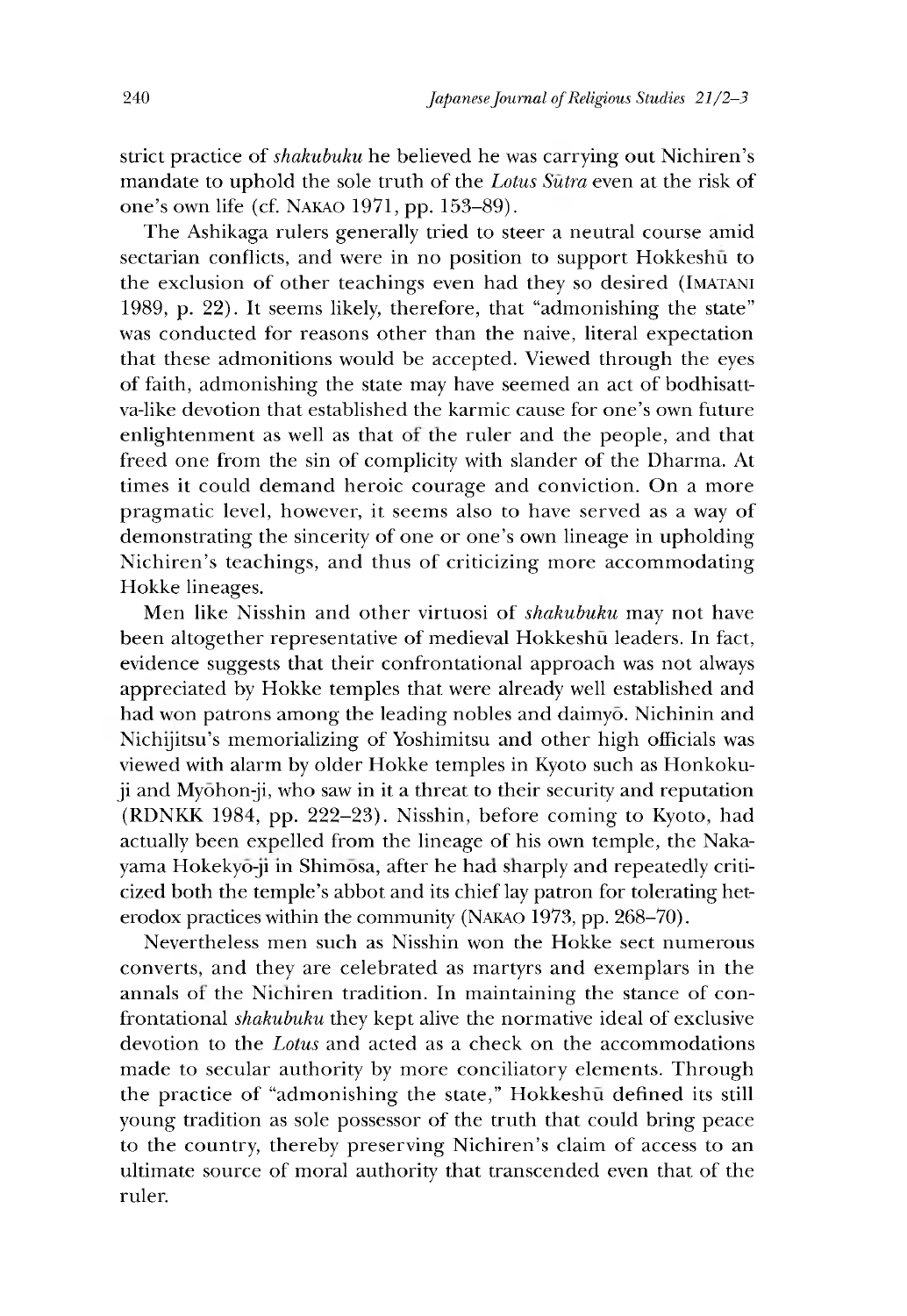#### Lotus *Exclusivism and the Rise of the* machishu

Beginning around the fifteenth century, *Lotus* exclusivism found increasing expression in the regulation of Hokke temple communities, or *monto* 門徒, especially in Kyoto. In 1413 Myōkaku-ji, representing one of the more radically exclusivistic Hokke *monto,* enacted a set of regulations that forbade temple adherents from worshipping at the halls and shrines of other sects, making donations to their monks, or receiving alms from those who did not follow the *Lotus Sutra.* A man marrying outside the Hokke sect was to convert his wife within three years or both would be expelled. Some exceptions were made for court nobles or warrior officials who might have to violate such rules in the course of duty *(Myokaku-ji hoshiki* 妙覚寺法式[Regulations of Myokaku-ji], RDNKK 1984 pp. 280-82). In 1451 Honno-ji and Honkō-ji, both in the newly founded Happon lineage, adopted similar, even stricter regulations that further prohibited adherents from engaging the services of mediums *(mino)* or diviners *(kannagi),* attending the ceremonies of other sects, or making offerings at their relieious events. All efforts were to be made to convert the spouses of sons and daughters as well as household servants *(Shinjin hatto ji*) 信心法度事 [Regulations of faith], RDNKK 1984, pp. 283-84).

Such policies were initiated, at least in part, in reaction to a perceived tendency toward accommodation, especially among the Hokke lineages with older roots in the capital that had patrons among the aristocrats and ranking warriors and that supported themselves largely by providing ritual services for this clientele. In 1466 growing concern over threats from Mt. Hiei led to an accord, siened by almost every Hokke *monto* in Kyoto, that affirmed strict prohibitions against visiting the shrines and temples of those who "slander the Dharma" or receiving their alms. *Shakubuku* was to be practiced single-mindedly *(Kansho*  $m$ eiyaku 寛正盟約 [Kanshō-era accord]; see RDNKK 1984, pp. 301-303).

Historian Fujii Manabu sees this increasingly institutionalized exclusivism as the means by which the emerging Kyoto *machishu* 町衆 (townspeople)—largely composed of HoKke believers—asserted their independence from the older feudal authority represented by the major shrines and temples, especially Mt. Hiei (1960, pp. 45–46). From the time Hokke monks first began preaching in Kyoto in the early fourteenth century they had won ardent support from these largely mercantile communities, whose wealth, in turn, enabled the Hokke sect to flourish beyond any other sect in the capital. It eventually boasted twenty-one temples, the majority of which were in the lower city *(shimogyō* 下京), where the *machishu* were concentrated (FUJII 1972a, pp. 70, 71). As the *machishu* prospered, their interests came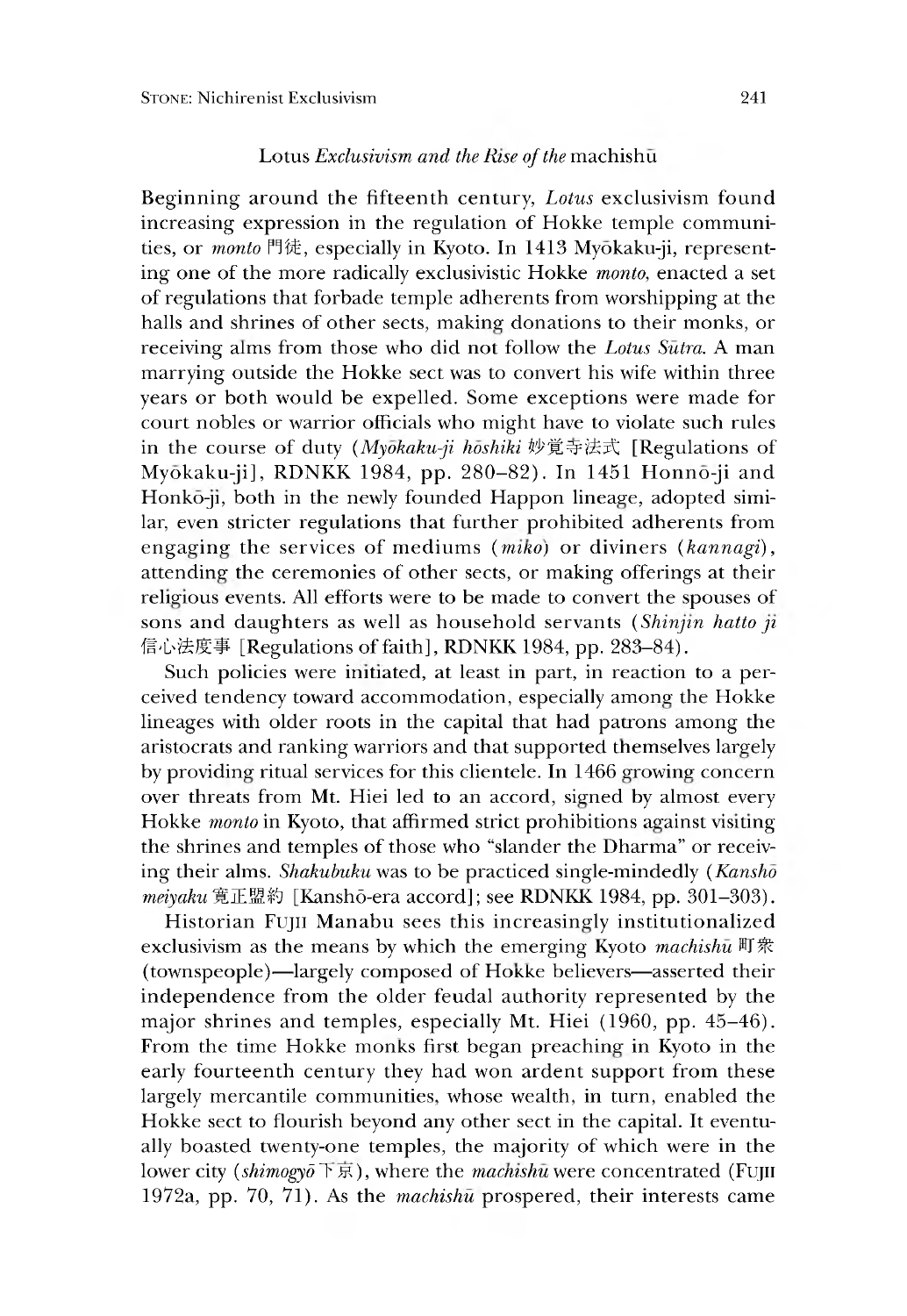increasingly into conflict with both the older landholding feudal powers, to whom they were liable for various rents and taxes, and the rural peasant leagues *(do-ikki* 土一揆), often organized under the banner of Ikko or Shin Buddhism. After the Onin War  $(1467-1477)$ , when the Ashikaga became too weak to police the city, the townspeople increasingly armed themselves against attack by the peasants and by warlords from the provinces eaeer to seize power in the capital. The major Hokkeshū temples were transformed into virtual fortresses. The exclusivistic stance of the Hokke *monto* as reflected in the 1466 accord was no doubt an expression of an urgently felt need for *machishu* solidarity as well as an effective means of bringing it about. In the opinion of Imatani Akira, it was the HoKke sect, with its strong tendencies toward exclusivism and combativeness, that enabled the effective armed unification of the townspeople (1989, p. 71).

The extent of Hokkeshū-organized *machishu* unity was powerfully demonstrated during a threatened attack by Ikko forces in the summer of 1532. For days, thousands of townsmen rode or marched in formation through the city in a display of armed readiness, carrying banners that read *Namu-mydhd-renge-kyd* and chanting the *daimoku.* This was the beginning of the so-called *Hokke ikki* 法華一揆 (Lotus Confederation, or Lotus Uprising). Allied with the forces of the shogunal deputy, Hosokawa Harumoto, they repelled the attack and destroyed the Yamashina Hongan-ji, the Ikko stronghold. For four years the Hokkeshū *monto* in effect maintained an autonomous government in Kyoto, establishing their own organizations to police the city and carry out judicial functions. They not only refused to pay rents and taxes, but—according to complaints from Mt. Hiei—also forcibly converted the common people and prohibited worship at the temples of other sects *(San'in shugi shū* 三院衆議集, cited in Fuju 1972b, p. 95).

The older religious institutions resented the resulting erosion of their authority in the capital. In the spring of 1536 one Matsumoto Shinzaemon 松本新左衛門, a lay Hokke adherent from Mobara in Kazusa, challenged a ranking Tendai prelate during a public sermon, and the preacher proved unable to rebut him (IMATANI 1989, pp. 176-204). Infuriated by this humiliation, the monks of Mt. Hiei mustered allies, and in the seventh month of 1536 burned every Hokkeshu temple in Kyoto, laying waste to much of the city in the process. 1 he *machishu* resisted bravely and many were killed. The Nichiren monks fled to Sakai, where the various *monto* had branch temples. The Hokke sect was permitted to reestablish itelf in Kyoto in 1542, but its former power had been broken.

In this case, *Lotus* exclusivism helped define and unite a confedera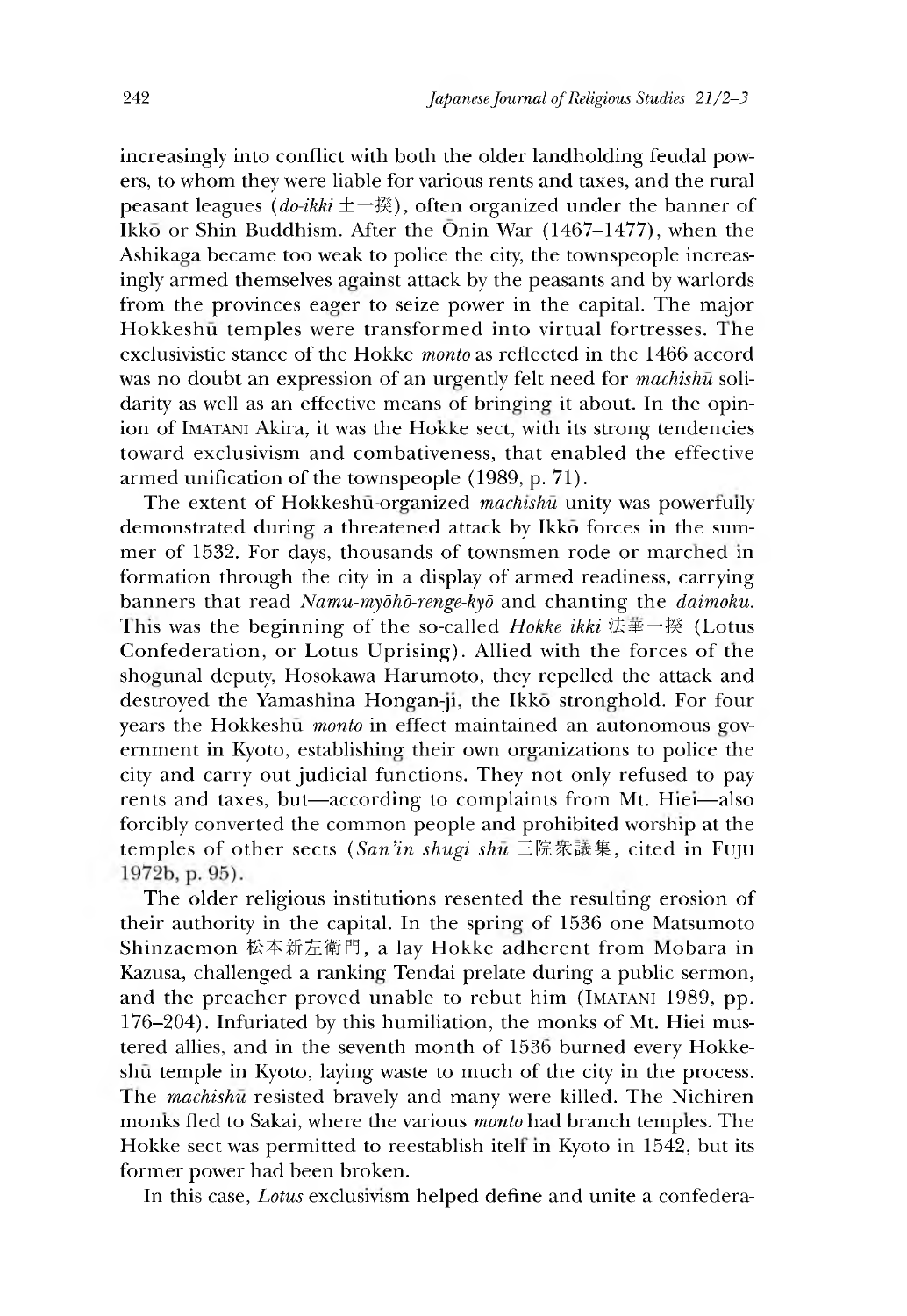tion of urban communities, the Kyoto *machishu,* and for a time served to advance their aspirations for political and economic independence. It also worked, in the end, to undermine the very successes they achieved. To say that exclusive commitment to the *Lotus Sutra* served political ends is in no way to deny that it was, for many, a matter of deep and genuine religious conviction. It is important to note, however, that *Lotus* exclusivism has often been embedded in specific social and institutional concerns, as the *Hokke ikki* clearly shows.

## *"Institutional Radicalism" and the* fuju fuse *Controversy*

We have already noted that *Lotus* exclusivism could take the form of resistance to the ruling authority. Nowhere can this be seen more clearly than in the so-called Nichiren *fuju fuse* 不受不施 movement of the late sixteenth and early seventeenth centuries. *Fuju fuse*—"to neither receive nor offer"一 refers to the principle that believers in the *Lotus Sutra* should neither receive alms from nor bestow alms upon nonbelievers (even the ruler himself), whether in the form of material donations or religious services. Although, as noted above, occasional compromises had been made in the early history of certain Nichiren communities, this principle had been widely honored during medieval times. Under the Ashikaga, the Hokke sect several times sought and obtained exemptions from participating in bakufu-sponsored religious events (MIYAZAKI 1969, pp. 159-60, 177-80).

Matters had changed, however, by 1595, when Toyotomi Hideyoshi demanded that a hundred monks from each of the ten sects take part in a series of monthly memorial services for his deceased relatives, to be held before a great Buddha image he had commissioned at Hoko-ji on Hieashiyama. Although cooperation was clearly a violation of orthodox principle, involving participation in non-HoKkeshu ceremonies (an act of complicity in "slandering the Dharma"), the performance of religious services for the nonbeliever Hideyoshi, and the reception of his offerings in the form of a ceremonial meal, the Hokke sect was at the time in a poor position to refuse. It had never fully recovered from the blow dealt it in 1536 as a result of the *hokke ikki,* and had suffered further suppression by Oda Nobunaga (MCMULLIN 1984, pp. 204–209; RDNKK 1984, pp. 470–93). A hastily gathered council of the leading Nichiren prelates in Kyoto agreed that refusing Hideyoshi would be dangerous, and decided to participate just once in deference to his command before reasserting the sect's policy. In actuality, however, most of the Nichiren temples continued to participate for the full twenty years that the observances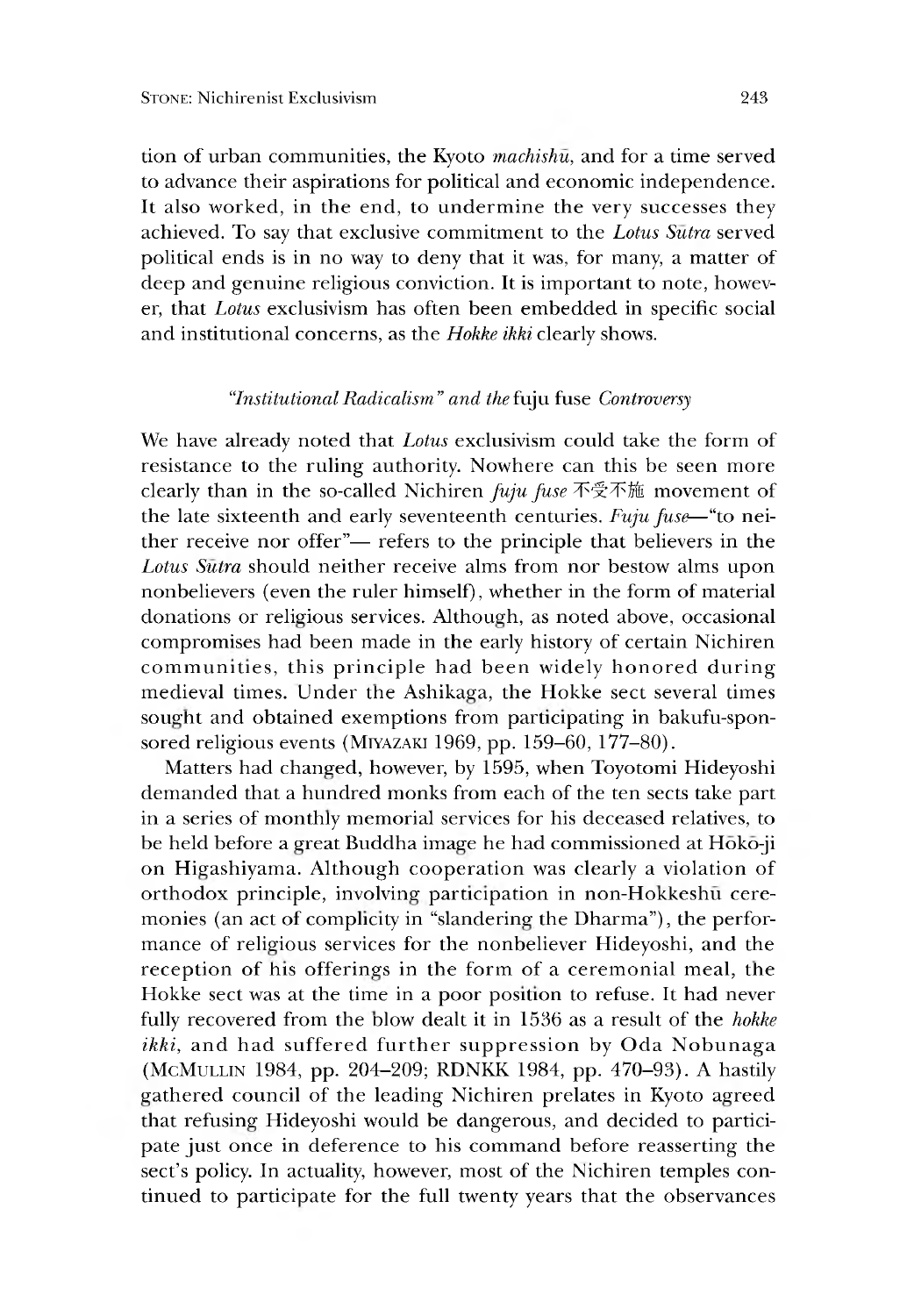continued *(Shugi seihd ron* 宗義制法論[Regulations based on our sect's teachings], cited in HUNTER 1989, p.  $401$ ).

Virtually the only dissenting voice was that of Busshō-in Nichiō 仏性院日奥 (1565-1630), abbot of Mvōkaku-ji. Isolated at first by his refusal to participate, Nichio was compelled to leave his temple and depart Kyoto. Years later, in response to criticism that Hideyoshi would have destroyed the Hokke temples had the sect failed to comply, Nichio replied that the essence of the sect lay, not in its institutions, but in the principle of exclusive devotion to the *Lotus*:

Refusing to accept offerings from those who slander the Dharma is the first principle of our sect and its most important rule. Therefore the saints of former times all defied the commands of the ruler to observe it, even at the cost of their lives.... If we fail to defy the ruler's stern command, how will we meet great persecution [for the Dharma's sake]? If we do not meet such persecution, the sutra passage "not begrudging bodily life" becomes false and meaningless.... If our temples are destroyed because we uphold [our sect's] Dharma-principle, that is [still in accord with] the original intent and meaning of this sect. What would there be to regret? *(Shugi seiho ron*, in KASHIWABARA and FUJII 1973, pp. 309-10)

In time Nichio's position began to win support, and the Nichiren sect became deeply divided between the proponents of *fuju fuse* and the supporters *of ju fuse 受不施*(receiving but not offering), a conciliatory faction that maintained it was permissible to accept offerings from a ruler who had not yet embraced the *Lotus Sutra.*

The controversy was enacted against the backdrop of the new Tokueawa government's efforts to consolidate its hegemony. Whether from fear for the sect's survival, alarm at losing parishioners to the *fuju fuse* movement, or a desire to gain influence for themselves, the *jufuse* faction frequently appealed to the bakufu to suppress the *fuju fuse* movement, a course of action that coincided with Tokugawa interests as well. When the opponents of Nichio sought to have him punished, Tokugawa Ieyasu summoned the two sides to debate in his presence, declared Nichio the loser, and exiled him to Tsushima in 1600. In 1609 the *fuju fuse* advocate Jōrakuin Nikkyō 常楽院日経 and five of his disciples were arrested and paraded through the streets of Kyoto, had their noses and ears cut off, and were then sentenced to exile.

With the establishment of the new shogunal capital in Edo, the controversy shifted to the Kanto region. In 1630, at the instigation of the *ju fuse* side, the bakufu organized a debate between Hokke monks from the temples of Minobu, representing the conciliatory faction,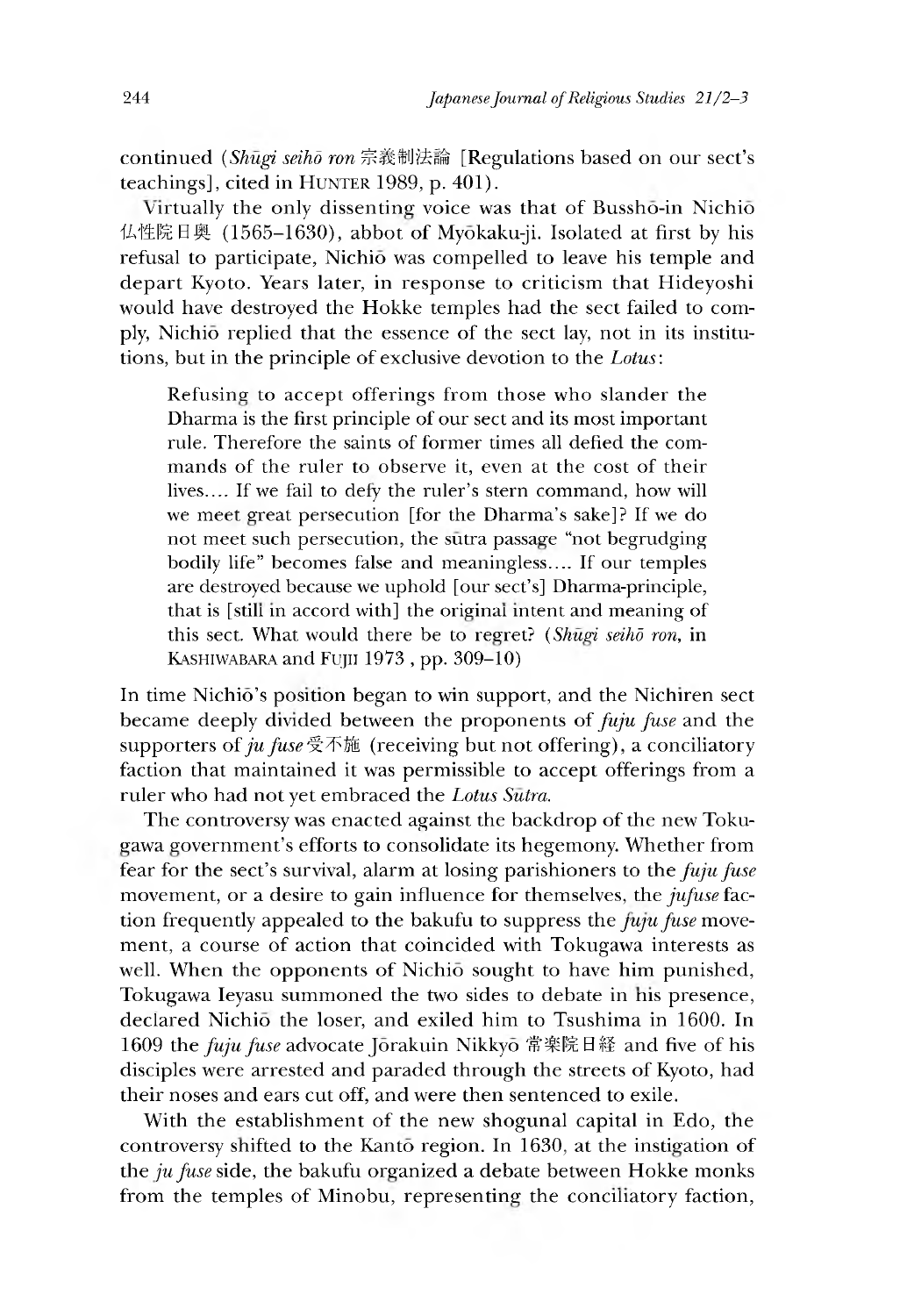and Ikegami, representing the *fuju fuse* position, and decided in favor of the Minobu side. *Fuju fuse* leaders were exiled and their temples given to their opponents. Many of the major lineages signed agreements upholding the conciliatory position (KAGEYAMA 1959, p. 110). The *fuju fuse* movement itself was proscribed, along with Christianity, and an edict specifically designed to eliminate it was promulgated in 1665. Clergy and laity refusing to comply were imprisoned, exiled, or executed, while others committed suicide in protest (AIBA 1972, pp. 111-13; Kageyama 1959, pp. 111-13). Sporadic arrests and punishments continued into the eighteenth and nineteenth centuries, especially in Kazusa and shimosa, where the *fuju fuse* movement had been particularly active. Small underground *fuju fuse* communities nevertheless managed to survive, resurfacing and gaining legal recognition in 1876. If *Lotus* exclusivism often invited persecution, there is no denying that it also instilled the courage to endure it.

Jeffrey HUNTER has appropriately termed the *fuju fuse* stance "institutionally radical," because it "affirm [s] absolutely the claims of religion over the state, of its own truth over that of all other Buddhist and non-Buddhist teachings, and of religious over secular imperatives in the lives of its monks and lay followers" (1989, p. 10). For *fuju fuse* proponents, as for Nichiren centuries earlier, the idea of the *Lotus* as a truth transcending all other claims provided a basis for resistance to ruling authority that was not otherwise available in the political theory of the times. This subversive potential of *Lotus* exclusivism is noted, obliquely, in the virulent anti-Nichiren polemics of Shincho 真迢 (1596-1659), a onetime Nichiren priest who converted to the Tendai sect:

In particular, the sacred deity revered in the present age is the great manifestation of the Toshogu [i.e., the deified Tokugawa Ieyasu], worshipped on Mt. Nikko. However, the followers of Nichiren slander him, saying, "Lord Ieyasu rewarded the Pure Land sect but punished the Nichiren sect. His spirit is surely in the Avici hell. [The authorities] have expended gold and silver in vain, causing suffering to the populace, to erect a shrine unparalleled in the realm that in reality represents the decline of the country and houses an evil demon." ... Are they not great criminals and traitors? (SHINCHO 1654, 1, pp.  $4-5$ )

Recognition of the *Lotus* as the final source of authority in effect created a moral space exterior to that of the ruler and his order, wherein that order could be transcended and criticized. Nobunaga, Hideyoshi, Ieyasu, and later Tokugawa shoguns—men who sought to bring the entire country under their rule—were not slow to perceive the threat, and took special pains to break the autonomy of the Nichiren sect.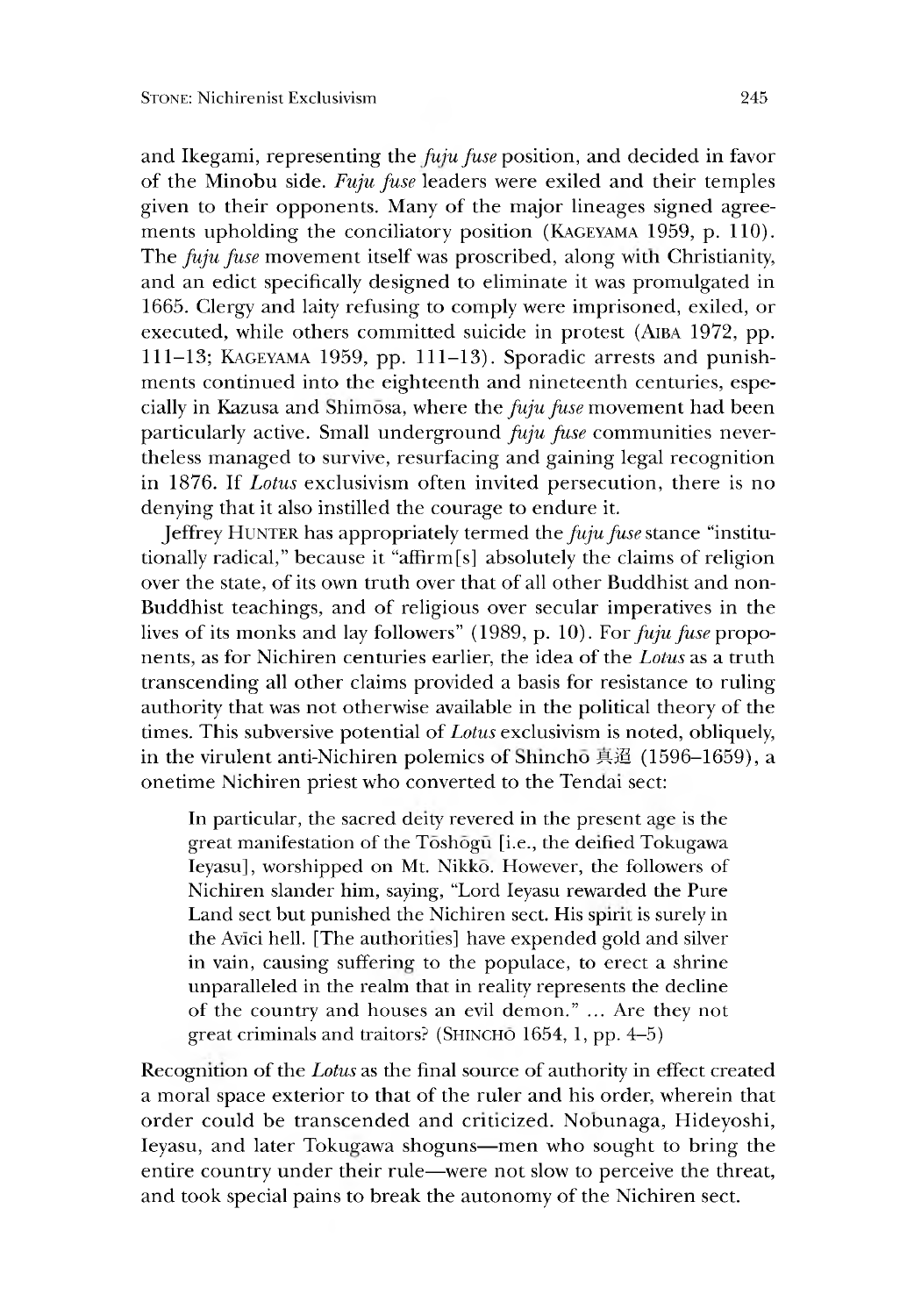This is not to suggest that Nichirenist exclusivism is *inherently* subversive of authority. For a counter-example one need merely look to the four years of Hokke *monto* rule in Kyoto, when they used their exclusive truth claim to justify imposing their own authority on others. Yet at those times when Nichiren followers have found themselves on the margins of ruling power structures, *Lotus* exclusivism has often provided a moral basis for challenging the authority of those structures. With the suppression of the *fuju fuse* movement, that moral basis was obscured; Nichiren temples, like those of all Buddhist sects, were subsumed under bakufu control. Sectarian debate was forbidden by law, and confrontational *shakubuku* itself went underground. The Nichiren seminaries emphasized inclusive Tendai studies, and only the handful of students achieving the highest scholarly rank were permitted to study some of Nichiren's writings—probably, it has been suggested, to prevent youthful priests from becoming too enthused with Nichiren's passion for *shakubuku* (Asal 1945, p. 84; KAGEYAMA 1965, p. 185).

# Shakubuku *in the Modern Period: Critics and Proponents*

Some two hundred years later, amid the intellectual and social ferment that accompanied the decline of the bakufu and the entry of foreign influences into Japan, the conflict between accommodative and confrontational Nichirenist positions would reemerge. Attempts had already begun within the Nichiren tradition to codify doctrine based on Nichiren's writings, independently of the strong Tendai influence that had pervaded its seminaries during the Tokugawa period. Crucial to such reformulations was the question of what role *shakubuku* should play in the changing era.

A pivotal figure in this connection was the scholar Udana-in Nichiki 優陀那院日輝(1800-1859),one of the pioneers of modern Nichiren sectarian studies. Nichiki argued forcefully for abandoning traditional *shakubuku* in favor of the milder *shoju.* Although influenced by the accommodative Nichiren scholarship of the Tokugawa period, Nichiki's position derived explicitly from Nichiren's admonition that the method of spreading the *Lotus Sutra* should accord with the times. He was acutely aware of mounting anti-Buddhist sentiment, having studied the critiques of Tominaga Nakatomo (1715-1746) and Hirata Atsutane (1776–1843) (see KETELAAR 1990, pp. 19–36) and having personally witnessed the ruthless suppression of Buddhism in the Mito domain (MIYAKAWA 1977, p. 122). Nichiki saw clearly that Buddhism had long since lost its intellectual hegemony, and that the Nichiren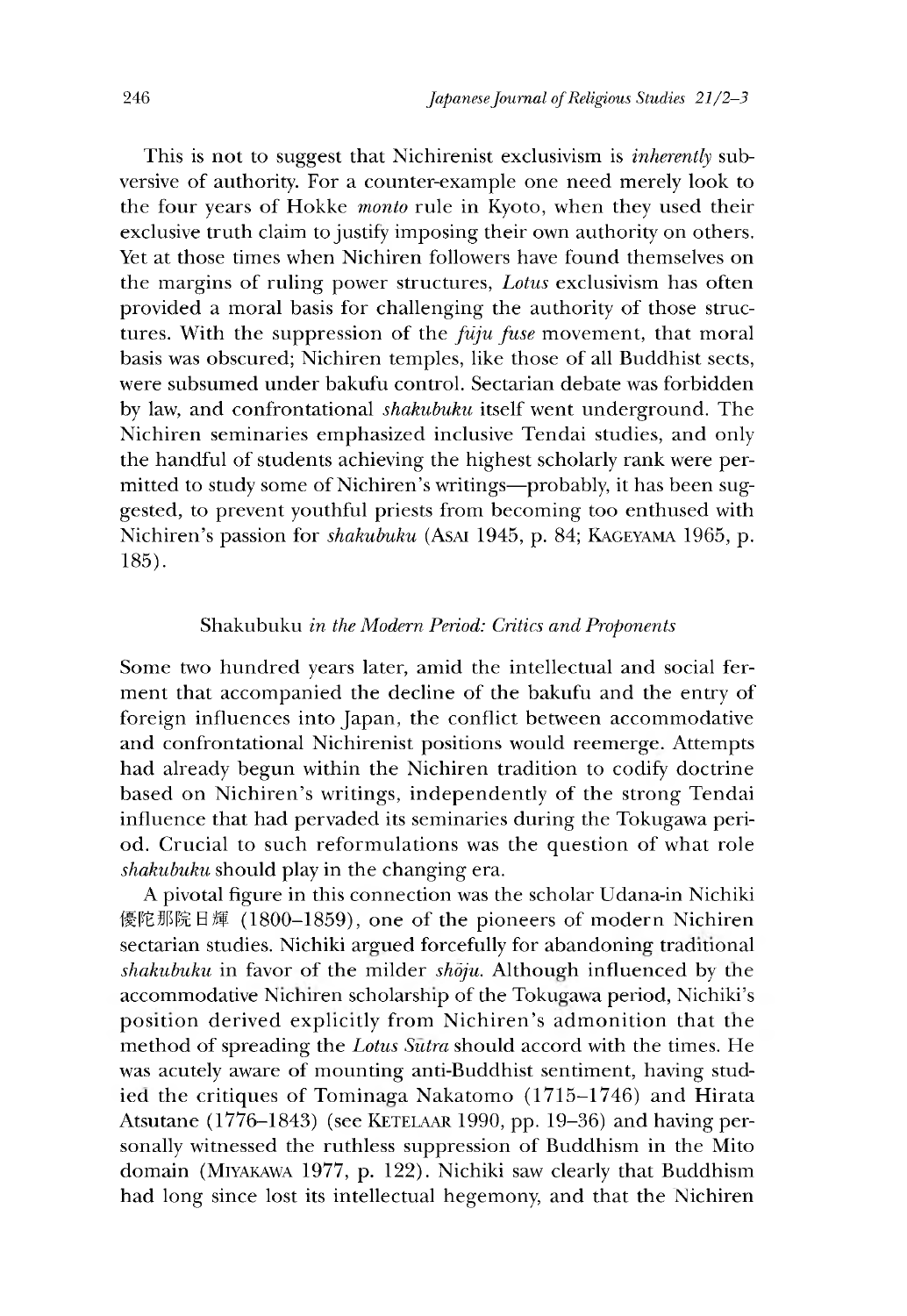sect from then on would have to coexist, not only with other, more influential, forms of Buddhism, but with Confucianism, Nativism, and various European intellectual traditions.

In his *Gukyd yogi* 弘経要義[Essentials of disseminating the sutra], Nichiki argued that *shakubuku* was inappropriate in an age when changing one's sectarian affiliation was prohibited by law. Criticizing other sects was also apt to provoke anger, making people adhere all the more firmly to their original beliefs and preventing them from learning the True Way. An effective expedient in Nichiren's time, *shakubuku* was now an outmoded approach that could only provoke contempt from educated people ( $\overline{JUGO}$ EN 1975, vol. 3, p. 3). Elsewhere, Nichiki wrote that the *shakubuku* method was readily misused by those deficient in scholarship and patience, and that those attached to its form often lacked the compassion that represents its true intent. Moreover, their arrogant attacks on other sects could drive previously innocent people to commit the sin of slandering the *Lotus Sutra (Shiku kakugen ben* 四句格言弁[Discussion of the four declarations], JŪGŌEN 1975, vol. 4, p. 318).

In the *Shoshaku shintai ron* 摂折進退論[The choice of *shoju* or *shakubuku]* , Nichiki welded such arguments to a reinterpretation of traditional *mappo* thought. *Shakubuku,* he said, haa been appropriate during the first five hundred years of *mappo*, a period defined in the *Ta-chi ching* [Great collection of sutras] as the fifth of five five-hundred-year periods in the decline of the Dharma following the Buddha's parinirvāna (T  $#397, 13.363b$ ). Calculating from the year 1052, which premodern Japanese scholars generally identified as the start of *mappo,* Nichiki concluded that this fifth five-hundred-year period, during which Nichiren had lived and taught, had ended in the year 1551 (JŪGŌEN 1975, vol. 4, p. 332). Moreover, in Nichiren's time Japan had been a country that slandered the Buddha Dharma, and so *shakubuku* was appropriate; now it was a country evil by virtue of its ignorance of Buddnism, so *shoju* was preferred. Nichiki listed several occasions after the supposed 1551 turning point when, in his opinion, blind attachment to *shakubuku* had needlessly brought down on the sect the wrath of the authorities (JUGOEN 1975, vol. 4, p. 336).

Nichiki even asserted that the *Rissho ankoku ron,* long regarded as the embodiment of Nichiren's *shakubuku* practice, no longer suited the times *(Kdjutsu zatto* 庚白雑答[Answers to various questions in the year 1850], JŪGŌEN 1975, vol. 4, p. 372). MIYAKAWA Ryōtoku suggests that in rejecting the *Rissho ankoku ron* for its connection with *shakubuku,* Nichiki also rejected its premise that the tranquility of the nation depends on establishing the True Dharma (1977, p. 125). If so, this represents a far greater departure from Nichiren's teaching than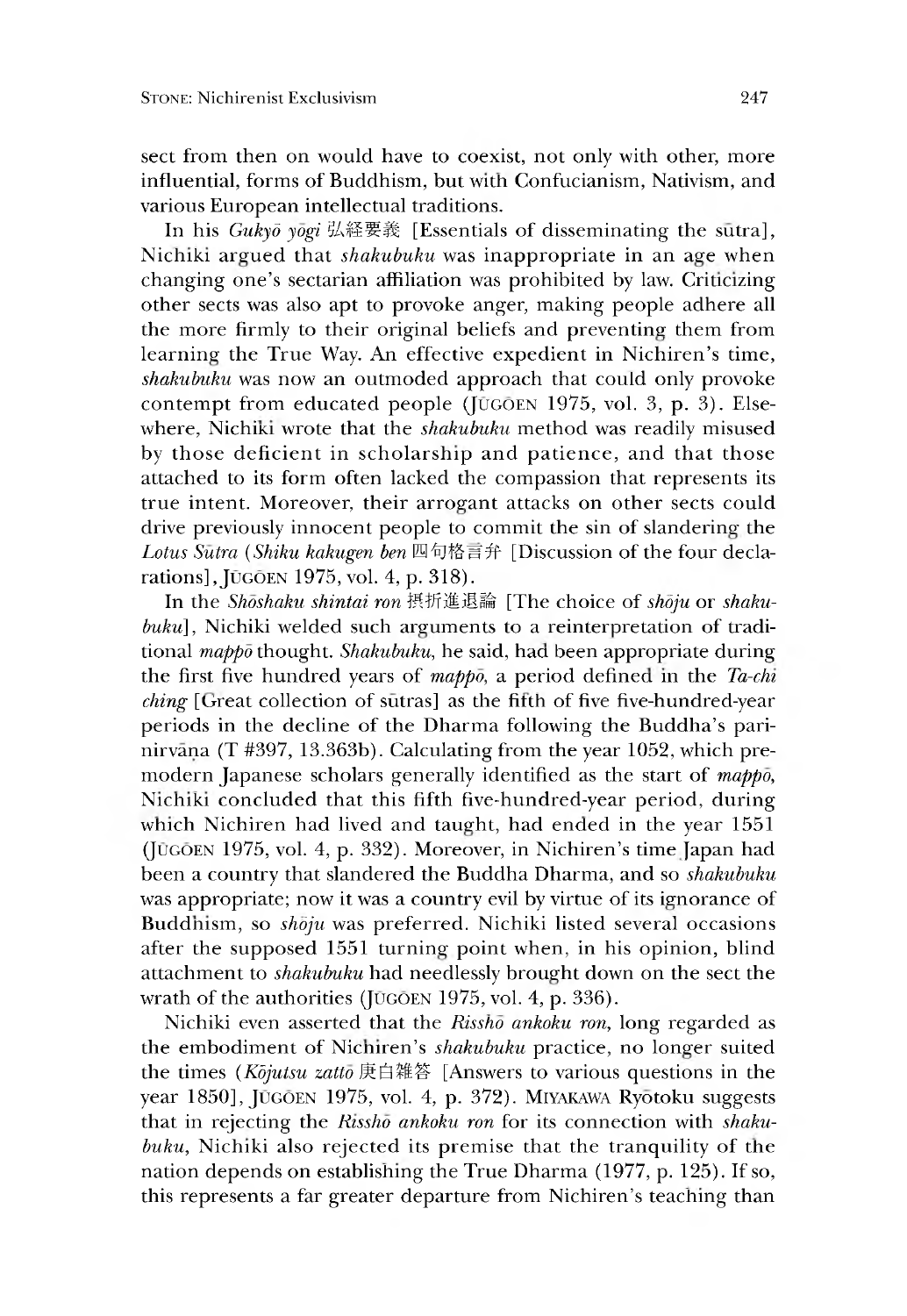the mere adoption of a different form of propagation. It is ironic that in striving to implement Nichiren's admonition that propagation of the *Lotus Sutra* should fit the times, Nichiki arrived at a concept of the religion considerably different from Nichiren's.

Nichiki's work has raised difficult hermeneutic questions about which elements define the Nichiren tradition and the extent to which they can be altered without compromising its integrity. Such questions are especially troubling for those involved in the formulation of normative doctrinal interpretations. Studies of Nichiki by Nichiren sectarian scholars today show a certain ambivalence, combining a frank admiration for his innovative attempts to meet the challenges of the Bakumatsu period with serious reservations about the extent to which he reread the doctrine (cf. Asai 1958 and Ono 1977). Few if any Nichiren communities today engage in confrontational debate-style *shakubuku,* but there remains a general unwillingness to erase it from the rhetoric of orthodoxy in the explicit manner Nichiki proposed.

Nichiki's disciples were to play key roles in guiding the Nichiren sect through the turbulent years of the early Meiji period, when the promulgation of the Shinto-Buddhist Separation Edicts, aimed at disestablishing Buddhism and promoting a Shinto-based state ideology, sparked the brief but violent wave of anti-Buddhist persecution known as *haibutsu kishaku* 廃仏毀釈. Foremost among these disciples was Arai Nissatsu 新居日薩 (1830-1888), who in 1874 became the first superintendent *(kanchd* 管長) of several allied branches within the Nichiren sect (the present Nichirenshū was officially incorporated under this name in 1876). Like many other Buddhist leaders during the persecution years, Nissatsu saw intersectarian cooperation as his sect's sole hope of survival, a view reflecting his teacher Nichiki's position on the inappropriacy of continued confrontation.<sup>6</sup> Nissatsu devoted much of his career to such cooperation, often in the face of criticism from within his own sect. Nissatsu was active in the Shoshū Dōtoku Kaimei 諸宗同徳会盟(Intersectarian Cooperative League), organized in 1868 in an attempt to counter the Meiji government's anti-Buddnist policies.

Like thousands of other educated priests, both Shinto and Buddhist, Nissatsu was inducted into the Daikyoin (Great Teaching Academy), the administrative center of the Kyōbushō (Ministry of Doctrine), as a doctrinal intructor charged with disseminating the Shinto-derived "Great Teaching" that formed the new state orthodoxy. While there, he supported the efforts of the prominent Nishi Hongan-ji leader Shimaji Mokurai 島地黙雷(1838-1911) to have the

 $6$  The rhetorical strategies of transsectarianism elaborated by Buddhist ideologues during this era are analyzed in KETELAAR 1990, especially pages 174-91 and following.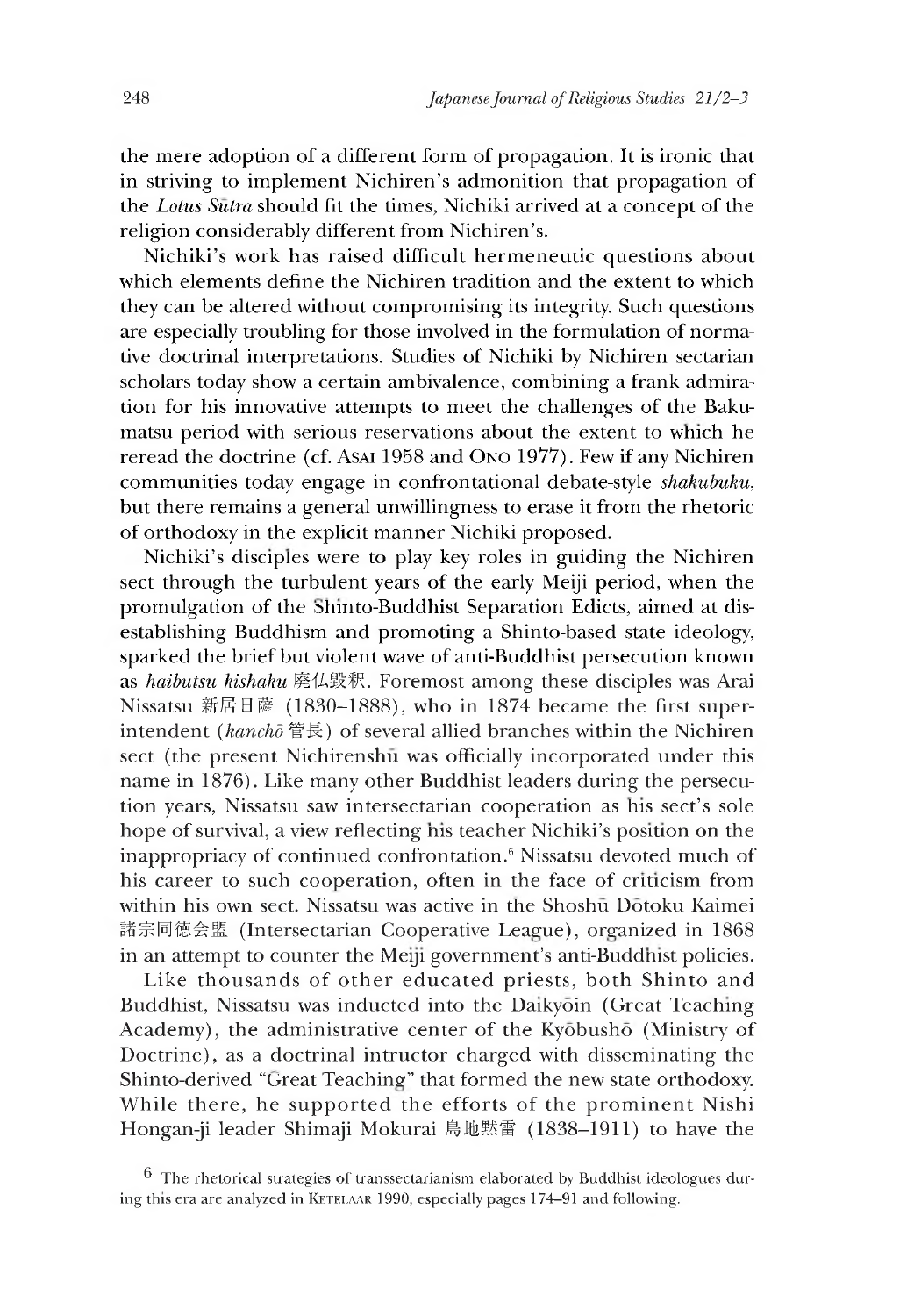Great Teaching Academy dissolved in the name of freedom of religion. Nissatsu was also instrumental in launching intersectarian Buddhist social welfare projects on the Christian model, instituting a program of prison chaplaincy in 1873 and founding an orphanage in 1876. In 1877 he joined such noted Buddhist leaders as Shimaji, Shaku Unsho 釈雲照,Fukuda Gyokai 福田行闍,and Ouchi Seiran 大内青巒 in forming the Wakyōkai 和敬会 (Society for Harmony and Respect) to promote intersectarian understanding.

While still at the Great Teaching Academy, Nissatsu is said to have produced a curious, ecumenical rereading of Nichiren's "four declarations." As mentioned above, the four declarations are "Nenbutsu leads to Avici hell, Zen is a devil, Shingon will destroy the nation, and Ritsu is a traitor." By assigning alternative readings to the characters and rearranging the syntactical markers that govern the Japanese reading of the text, Nissatsu produced: "Because we contemplate the Buddha, ceaselessly devils are quieted; because our words are true, traitors who would destroy the nation are subdued" (Makinouchi 1937, pp.  $66-67$ ). Needless to say, this completely undercuts the critical intent of the original reading. That Nissatsu would so radically alter a statement long considered fundamental to the tradition suggests not only his commitment to Nichiki's nonconfrontational *shoju* approach but also his recognition of the difficulties posed by traditional *Lotus* exclusivism at a time when Buddhist leaders of all denominations saw the need to unite for their very survival.

The moderation adopted by Nichiki and his disciples differed somewhat from that seen in earlier Nichiren Buddhism in that it represented, not the complacency of established institutions, but an active, creative attempt to respond to changing times. Other Nichiren Buddhists, however, reacted in a quite different manner. One can point, for example, to a sudden rise of *shakubuku* activity on the part of many lay Nichiren Buddhists in the Bakumatsu period,often in defiance of bakufu authority. A certain Surugaya Shichihyoe, a secondhand clothes dealer active through his lay association in the study of Nichiren's writings, was banished from Edo and had his shop confiscated for practicing *shakubuku* against other sects. Akahata Jingyō 赤旗深行, the son of a pharmacist in Nihonbashi, was thrown in prison and poisoned for displaying a flag emblazoned with the four declarations and criticizing the bakufu policy prohibiting changes of sectarian affiliation (Ishikawa 1977, p. 79).

The reasons underlyine this upsurge of *shakubuku* in the Bakumatsu period may perhaps be found in the writings of the Nichiren scholar and lay believer Ogawa Taidō 小川泰堂 (1814–1878), said to have been Akahata Jingyō's teacher. Ogawa's *Shinbutsu hōkoku ron* 信仏報国論 [On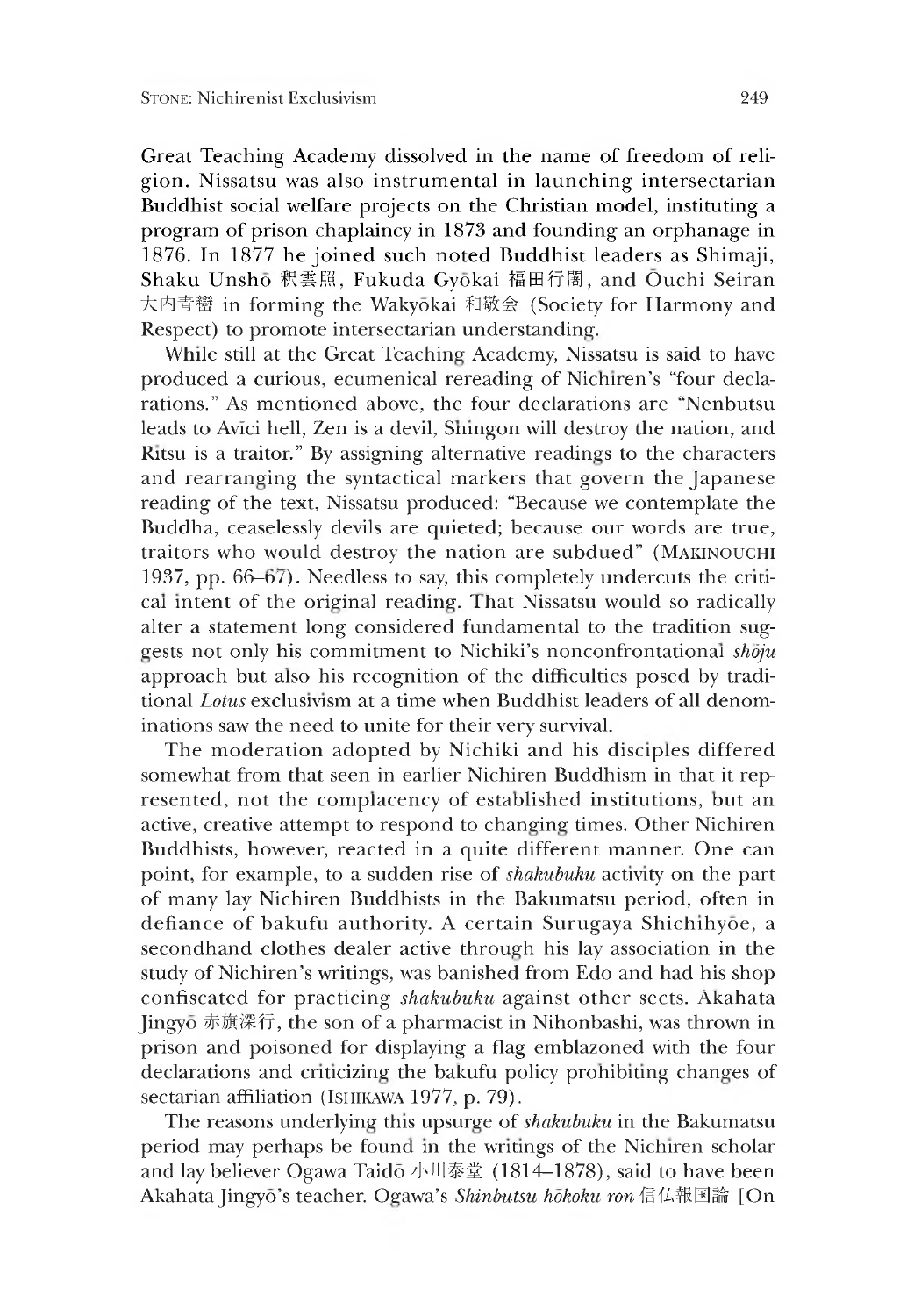having faith in Buddhism and repaying one's obligation to the country], written in 1863, compares the crises afflicting late Tokugawa Japan—crop failures, epidemics, earthquakes, internal unrest, and foreign interference— to the disasters that ravaged the country in Nichiren's day and that prompted his writing of the *Rissho ankoku ron.* Then as now, Ogawa declared, "The safety of the nation depends on the prosperity of the Buddha Dharma" (OGAWA 1991, p. 132). Ogawa was highly critical of those who advocated *shoju* as the appropriate practice for the age. Since only the *Lotus Sutra* had the power to secure the peace of the nation, he argued, *shakubuku* was the essential way to repay one's debt to Japan. However, he went on, the contemporary situation differed from that in Nichiren's time in that there now existed a well-established Nichiren sect unfortunately marred by internal corruption. Thus *shakubuku* must now entail not only challenges to other sects but a rigorous internal purification. "The time has come when both the Dharma of the ruler and the Dharma of Buddhism must undergo reformation," OGAWA warned (1991, p. 138). For Ogawa, such reformation clearly did not include the early Meiji Buddhist transsectarianism. In an 1872 petition to Oe Taku, governor of Kanagawa Prefecture, Ogawa asserted that Nenbutsu, Shingon, Tendai, and other forms of Buddhism did not accord with the principles of "revering the kami and loving the nation"; he urged that they be abolished by the imperial court and that Nichiren's teaching alone be endorsed as the true Buddhism (OGAWA 1991, pp. 456-59).

By the second decade of Meiji, when Buddhist organizations were recovering from the anti-Budddhist policies of the immediate post-Restoration years, certain Nichiren clerics and lay leaders began to reassert the tradition's exclusive truth claim in a more forceful manner, bringing them into direct conflict with the new rhetoric of intersectarian unity. Attacks appeared in several Japanese Buddhist journals after two prominent Nichiren prelates wrote to John Barrows, chairman of the 1893 World's Parliament of Religions, urging that "illegitimate" forms of Buddhism should not be represented at the Parliament (KETELAAR 1990, p. 160). Another, possibly related, incident involved the editing of the *Bukkyo kakushu koyo* 仏教各宗綱要 [Essentials of the Buddhist sects] compiled by the Bukkyō Kakushū Kyōkai 仏教各宗協会 (Buddhist Transsectarian Committee), to which each of the major Japanese Buddhist traditions had been asked to submit an essay outlining its essentials of doctrine. Honda Nissho 本多日生 (1867–1931), a prominent cleric of the Nichiren denomination Kenpon Hokkeshu, had been asked to edit the section dealing with the Nichiren tradition. Two subsections of his manuscript—one on the "four declarations" and the other on "admonitions against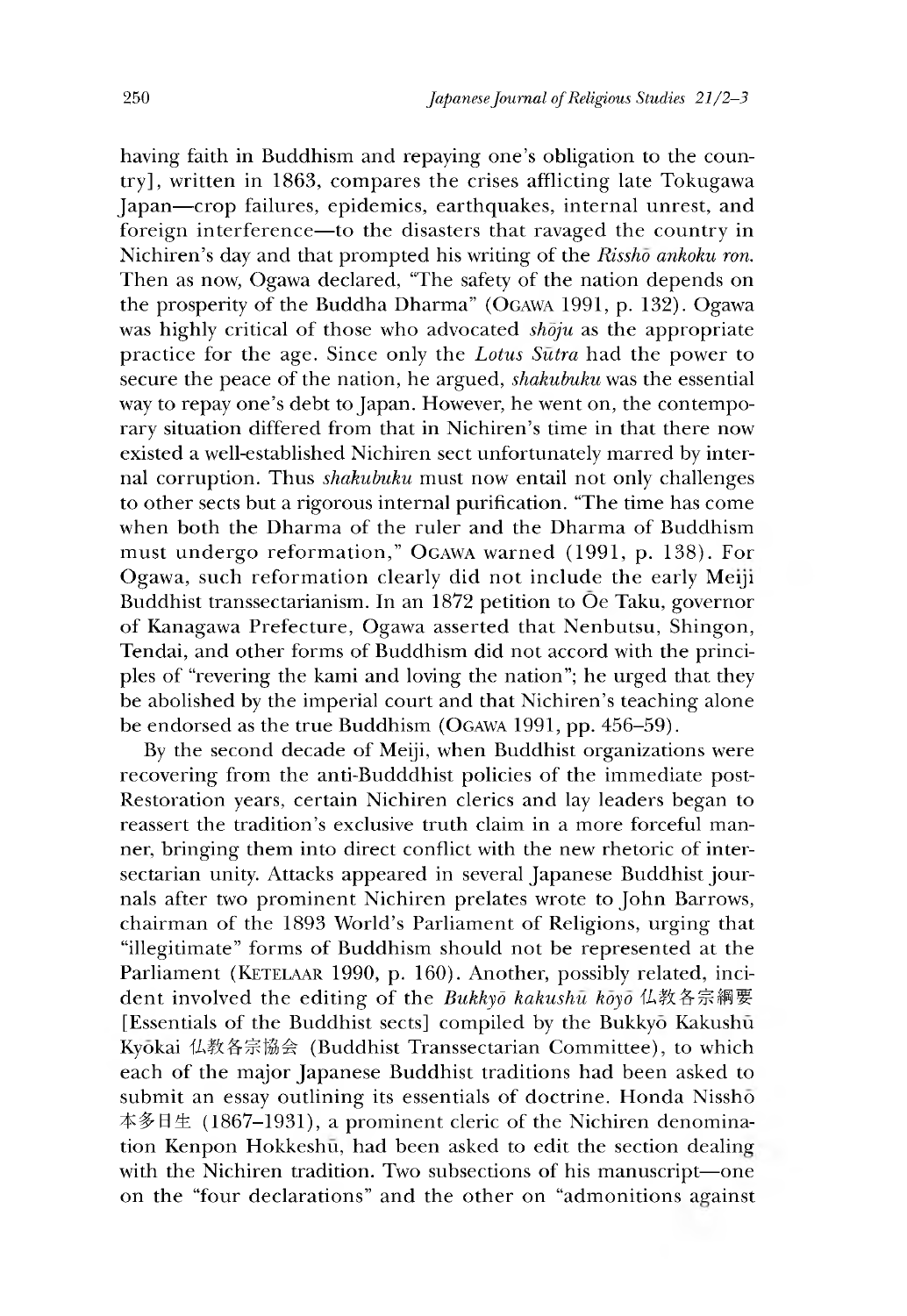slander of the Dharma"—were rejected by Shimaji Mokurai, chief of the editorial board, as obstructive to the aims of the Transsectarian Committee. The resulting disagreement not only delayed publication for some years but escalated into a major ideological controversy, in the course of which Nisshō filed suit in the Tokyo courts. Though ultimately unsuccessful in having the editorial decision reversed. Nissho gained a great deal of publicity and used the opportunity to revive support for *shakubuku* within the Nichiren sect (ISOBE 1931, pp. 75-103; KETELAAR 1990, p. 198).

Along with the resurgence of hardline *Lotus* exclusivism, this period saw new forms of Nichirenist rhetoric linking *shakubuku* to militant imperialism. An early and influential example was Tanaka Chigaku 田中智学 (1861–1939). As a novice priest at the Nichiren Academy (Daikyōin 大教院), recently established under the leadership of Arai Nissatsu, Tanaka is said to have become disillusioned with the accommodatine *shoju* approach of the new Nichiki-school orthodoxy, which he saw as contradicting Nichiren's claim for the sole truth of the *Lotus.* The new Meiji era, when sectarian affiliation was no longer restricted by law, impressed Tanaka as the perfect moment for a revitalization of *shakubuku* (TANABE 1989, pp. 193-99). He left the academy and eventually became a lay evangelist of "Nichirenism" (*Nichirenshugi* 日蓮主義), a popularized Nichiren doctrine welded to nationalistic aspirations. In Tanaka's thought, *shakubuku* became the vehicle not merely for protection of the nation, but also for imperial expansion. In his *Shūmon no ishin* 宗門之維新 (Restoration of the [Nichiren] sect), published in 1901, he wrote:

Nichiren is the general of the army that will unite the world. Japan is his headquarters. The people of Japan are his troops; teachers and scholars of Nichiren Buddhism are his officers. The Nichiren creed is a declaration of war, and *shakubuku* is the plan of attack.... Japan truly has a heavenly mandate to unite the world. (translation from LEE 1975, p. 26)

similar rhetoric, likening— even equating— the spread of the *Lotus Sutra* through *shakubuku* with the extension of Japanese territory by armed force, recurred in Nichiren Buddhist circles up through WWII. It was linked to broader issues of modern Japanese nationalism, imperialist aspirations, and the position of relieious institutions under the wartime government; Nichiren groups were by no means unique among Buddhist institutions in their support—willing or otherwise for militarism. While such issues are too complex to be discussed here, it should be noted that the understanding of *shakubuku* proposed during the modern imperial period differed from that of any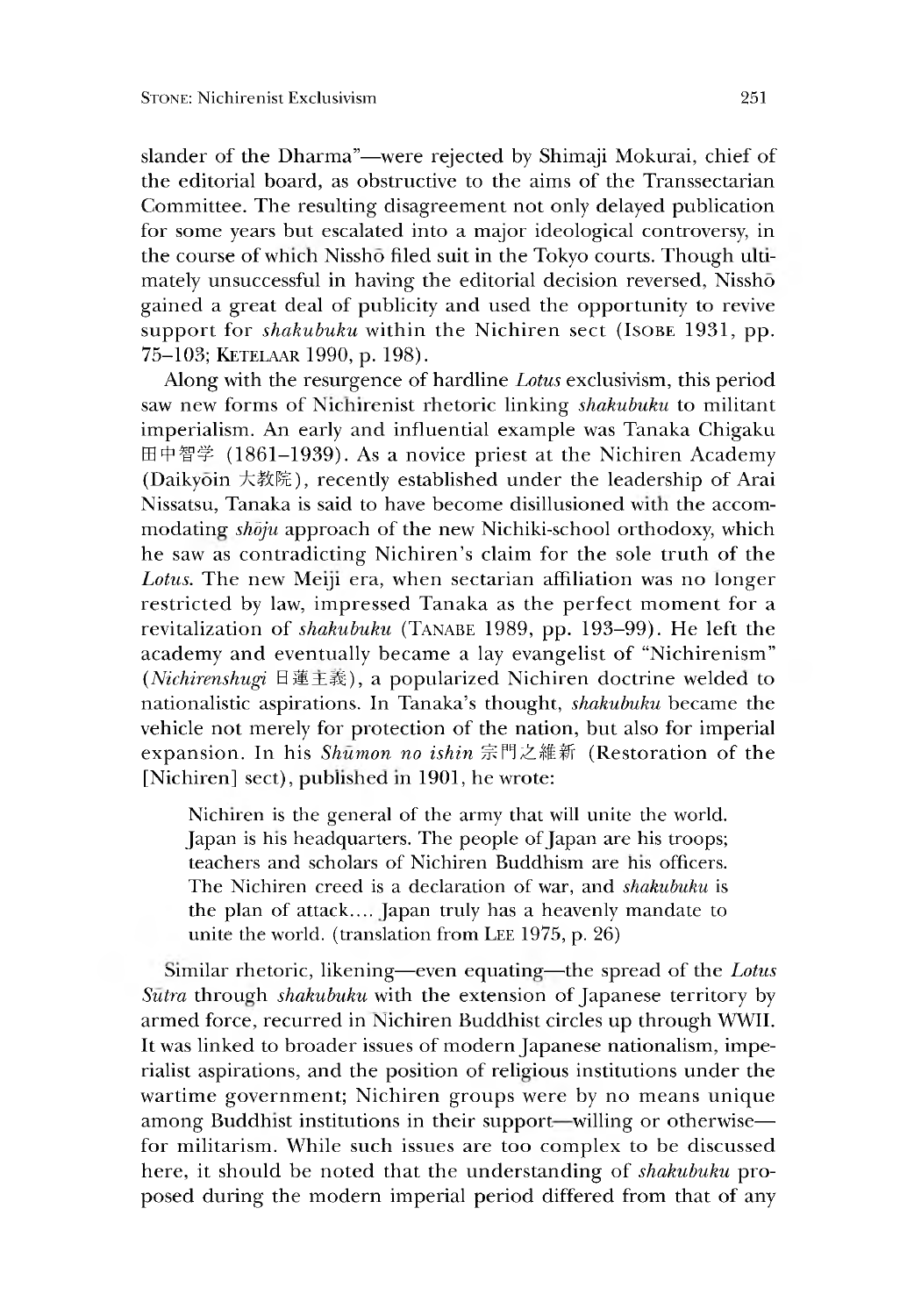other era in that it was aligned with, rather than critical of, the ruling powers.

## *Postwar* Shakubuku *and Soka Gakkai*

In the postwar period, among the many Nichiren Buddhist denominations, confrontational *shakubuku* was represented almost exclusively by the Sōka Gakkai 創価学会 (Value Creation Society), which began as a lay organization of Nichiren Shoshu. A descendent of the Fuji school, long isolated from major centers of political power, Nichiren Shōshū was able to maintain an identity as the most rigorously purist of all Nichiren denominations, an orientation the early Sōka Gakkai inherited. Soka Gakkai was also one of very few Buddhist groups able to claim that it had, in a sense, resisted the wartime government: its first president, Makiguchi Tsunesaburō 牧口常三郎 (1871–1944), and twenty other leaders were arrested in 1943 for lèse majesté and violation of the Peace Preservation Act, charges stemming from their *shakubuku* activities and their refusal to worship Shinto deities. Makiguchi died in prison (HORI 1974–79, vol. 9, pp. 428–33).

Sōka Gakkai's reputation for aggressive proselytizing was forged in the 1950s, durine the "great march of *shakubuku" (shakubuku no daikdshin* 折伏の大行進)launched by its second president, Toda Josei 戸田城聖 (1900-1958), at his inaugural ceremony on 3 May 1951. It was on this occasion that Toda first made his famous declaration, "If I fail to convert 750,000 families through *shakubuku,* don't hold a funeral for me—just dump my ashes into the sea off Shinagawa." Members were armed with the *Shakubuku kyoten* 折伏教典 [Manual of *shakubuku].* This handbook, liberally interspersed with quotations from Nichiren, set forth the essentials of the *Lotus Sutra* and Nichiren's teachings and provided sample arguments for countering the objections of prospective converts. The chief forum for *shakubuku* was— and still is— the small neighborhood discussion meeting *(zadankai* 座談会) . In addition, members of the youth division pressured Buddhist priests and the leaders of New Religions to engage with them in debate (MURATA 1969, p. 99). By the time Toda died in 1958 his goal had been exceeded. This was the period that laid the foundation for Sōka Gakkai's present status as the largest of the New Religions.7

<sup>&</sup>lt;sup>7</sup> Since Sōka Gakkai began as a lay organization of a traditional Buddhist denomination, Nichiren shoshu, the "New Religion" label may not be altogether appropriate. On the other hand, its ethos and organizational structure are strikingly similar to those of many so-called New Religions.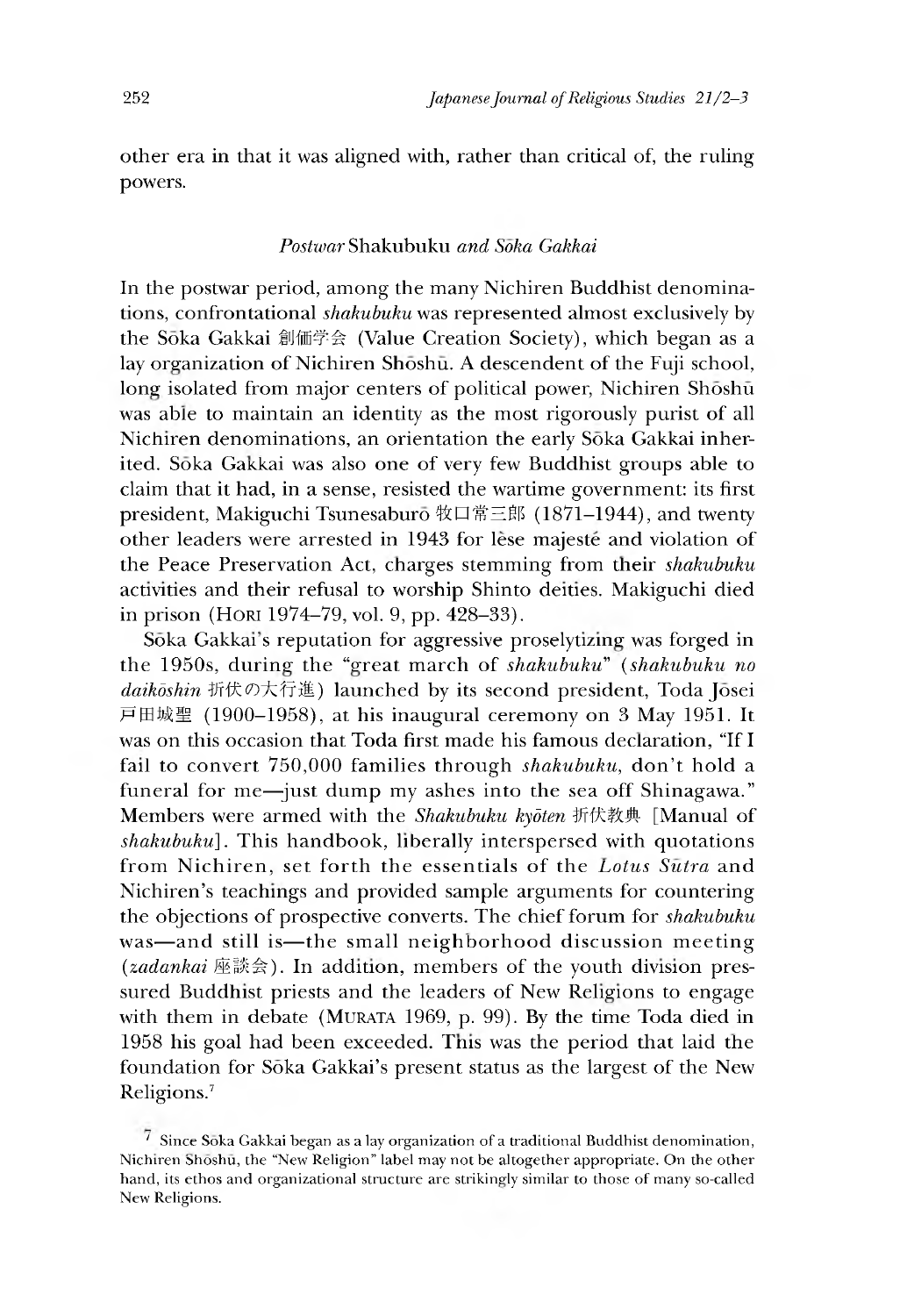Explanations for Sōka Gakkai's startling postwar success include crisis theory, urban dislocation, the promise of worldly benefits, the opportunities for advancement that the organizational structure offered to those of low social status, and so forth. However, an equally important factor was the compelling way in which Sōka Gakkai refigured the central claim of Nichiren Buddhism for the exclusive truth of the *Lotus Sutra.* In Nichiren's eyes, it had been slander of the Dharma—rejection of the *Lotus Sutra*—that had brought Japan to the brink of destruction by the Mongols; the recent horrors of WWII and its aftermath could be attributed to the same cause. As the *Shakubuku kydten* states:

Though this most secret and supreme True Dharma had already been established in Japan, for seven hundred years people did not see or hear it, were not moved by it, and did not seek to understand it. Thus they suffered collective punishment, and the nation was destroyed.... Just as the Japanese once trembled in fear of invasion by the Mongols, so are they terrified by atomic weapons today. (SOKA GAKKAI KYOGAKUBU 1968, pp. 265-66)

Specifics of the contemporary political situation were woven into such explanations. Nichiren, for example, had claimed on the basis of canonical sources that Brahma, the world-ruling deity in Buddhist cosmology, would punish a country that slandered the True Dharma; Toda apparently believed that General Douglas MacArthur had carried out Brahma's task, punishing Japan for its slanders and paving the way for the spread of the True Dharma by mandating freedom of religion (IKEDA 1965, pp. 132, 149, 152). In this way wartime and postwar sufferings, both individual and collective, were made comprehensible by bringing them within Nichiren's explanatory framework.

Soka Gakkai's interpretation of events involved empowerment as well as explanation. If the war and the Occupation stemmed ultimately from "slander of the Dharma," then it was the ordinary men and women of Soka Gakkai who, through *shakubuku,* were rectifying this fundamental evil once and for all. To quote the *Shakubuku kydten* again:

You should realize that you were born into the Final Dharma age with this mission [i.e., to save all people through *shakubuku] ....* If we really desire to rebuild a peaceful Japan and establish peace throughout the world, then, without begrudging our lives, we must advance *shakubuku* to convey the Wonderful Dharma [to all] as soon as possible, even by a single day or a single hour. (Sōka Gakkai Kyōgakubu 1968, pp. 393-94)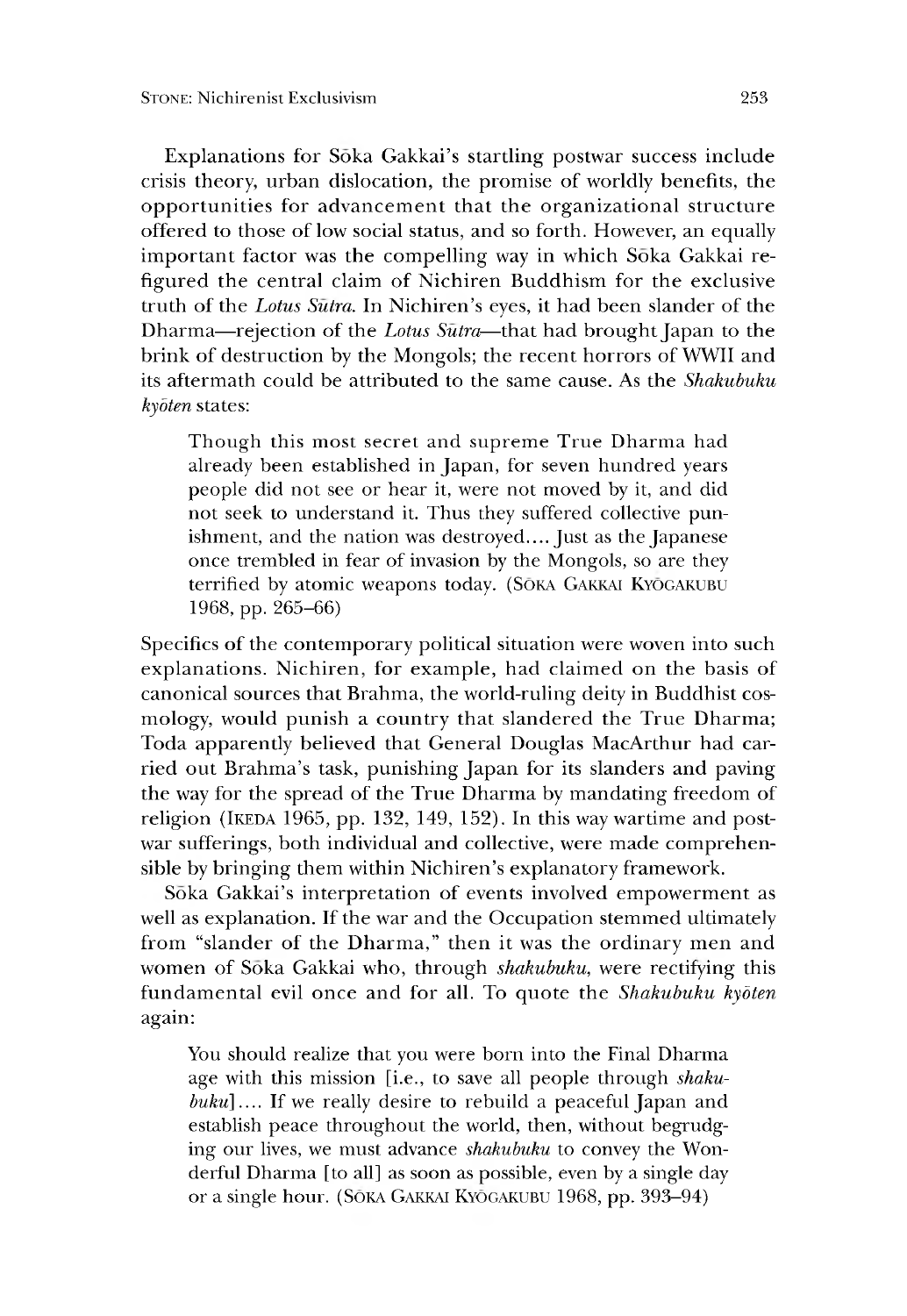Thus *shakubuku* as reconstructed in the postwar Sōka Gakkai was not only a means of eradicating the "slander of the Dharma" that had led the country to war but also a noble mission that, by spreading faith in the True Dharma, would prevent such tragedies from ever occurring again. Wartime suffering and postwar proselytizing were subsumed within an unfoldine global drama of human salvation in which Sōka Gakkai members played the leading role. The empowerment derived from the conviction that one's personal efforts are directly linked to world transformation has no doubt been a major part of Sōka Gakkai's appeal all along.

Although the earlier image of Soka Gakkai as an aggressive, militant, even fanatical organization still persists, it is no longer entirely accurate—since the 1970s, explicit denunciations of other religions have increasingly given way to cultural activities and Sōka Gakkai's peace movement (see MURATA 1969, pp. 124–29). In the process, the word *shakubuku* has undergone a semantic shift and is now frequently used as a simple synonym for proselytizing, without necessarily signifying the rebuking of "wrong teachings."

These changes have come about for a variety of reasons. Mounting external criticism was one. Sōka Gakkai came under fire for its political involvement (such as its founding of the Komeito, the Clean Government Party, in 1964) and for problems arising from over-zealous evangelizing (as when new converts would destroy ancestral tablets *[ihai* 位然] without the consent of other family members in the name of "removing slander of the Dharma" [hobo barai 謗法払い]). Other factors contributine to the more moderate stance were a muting of the sense of urgency as the hardships of the postwar years receded, and, most fundamentally, an overall effort at "mainstreaming'" as the organization became solidly established.

The shift away from confrontational Nichirenist exclusivism also played a role—though not a central one—in the 1991 schism between Soka Gakkai and its parent organization, Nichiren Shoshu. While the roots of this struggle go back many years, the triggering event seems to have been a speech delivered by Ikeda Daisaku 池田大作 (1928- ), Sōka Gakkai's honorary president and de facto leader, at an organizational leaders' meeting on 16 November 1990. Several of the points in this address that were deemed objectionable by the Nichiren Shoshu Bureau of Administrative Affairs were expressions of Ikeda's desire to modify the confrontational stance of traditional *shakubuku.* Ikeda is alleged to have said, for example, that "[statements such as] 'Shingon will destroy the nation' and 'Zen is a devil' merely degrade the Dharma," and that in today's society Sōka Gakkai's peace movement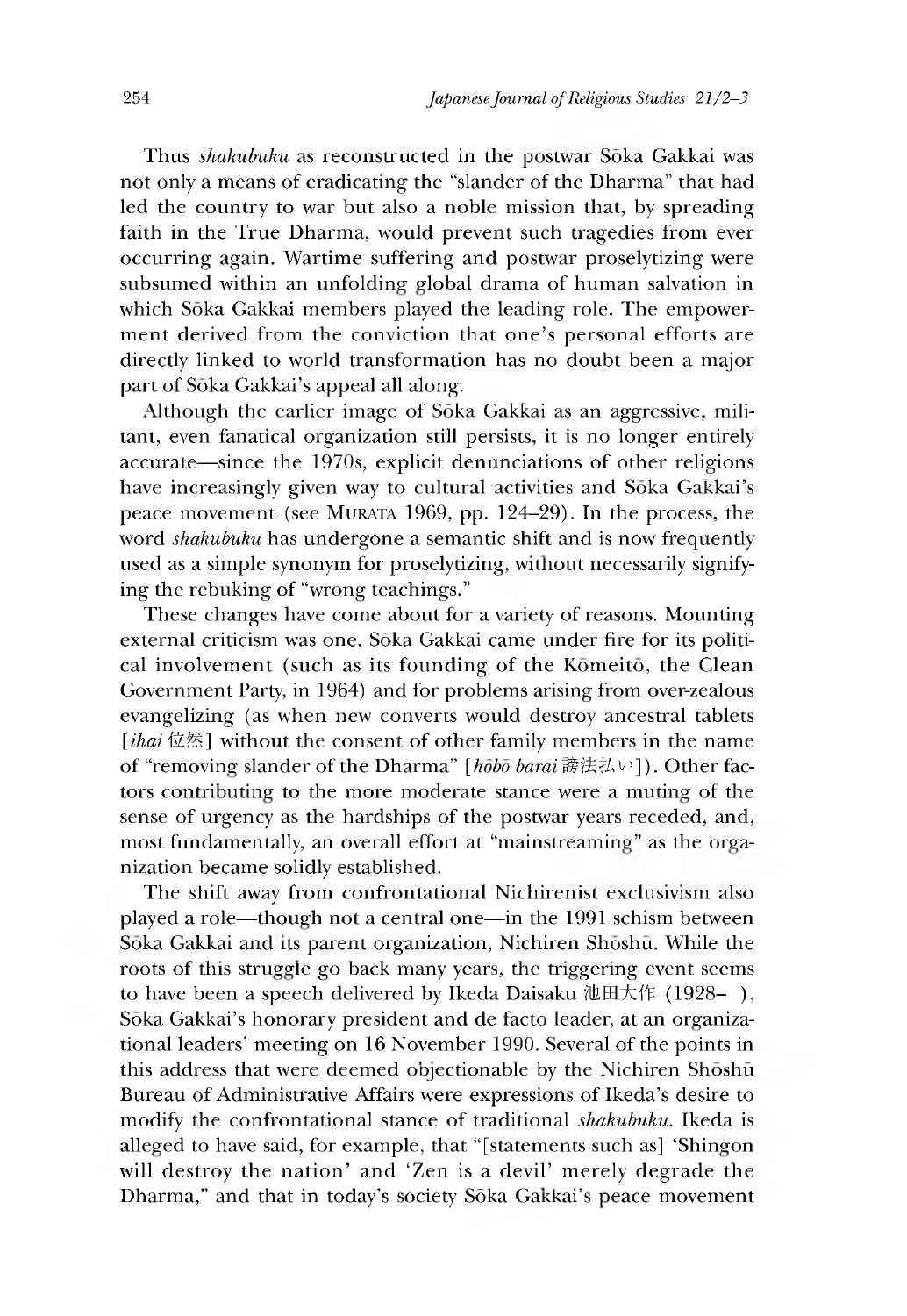and cultural activities represent the most viable means of propagation. On a later occasion Ikeda reportedly made remarks that unfavorably compared Nichiren's harsh public image with the gentler image of Shinran, and urged that Nichiren's compassionate side be emphasized as "a requirement of *shakubuku* from now on." The Nichiren Shoshu leaders countered that practitioners must follow Nichiren's teachings and not social opinion—the basis of spreading Buddhism in the Final Dharma age is to "repudiate what is false and establish what is right," as indicated in the *Rissho ankoku ron*. To select only the congenial aspects of Nichiren's teaching, they charged, is to distort it (NICHIREN SHOSHU 1991, pp. 30-31).

This aspect of the present rift—only one of several—may be seen as yet another round in the struggle between confrontation and conciliation that has characterized the entire history of Nichiren Buddhism. Ironically, it is the once-confrontational Soka Gakkai that has assumed the moderate position, while—at least on a rhetorical level—the traditional denomination, Nichiren Shōshū, has become re-radicalized.

## *Conclusion*

As this brief overview illustrates, Nichirenist exclusivism is far more complex than mere "intolerance." It has rarely been purely a matter of relieious doctrine (although that too has played a role). At any given time it has been intertwined with specific social, political,and institutional concerns. It served to crystallize resistance to various forms of political authority throughout the medieval period; was suppressed under Tokugawa rule; was revived with a powerfully nationalistic orientation in Meiji; and has been refieured as the basis of a peace movement in the postwar years.

Although the claim to possess the sole Dharma leading to liberation in the Final Dharma age is integral to Nichiren doctrine, the Nichiren sect as an institution has rarely been monolithically committed to confrontational *shakubuku* practice. Rather, there has existed an ongoing tension between confrontational and accommodating factions, the boundaries between the two often shitting in the course of institutional development and social change. At times the two tendencies have held each other in balance, each checking the other's extremes; at other times the tension between them has produced some of the sect's worst internecine conflict. Rigorous exclusivism and confrontational *shakubuku* seem to resurface powerfully at times of social upheaval or perceived national danger, or when one branch of the sect feels a need to assert its own superior orthodoxy vis-a-vis others.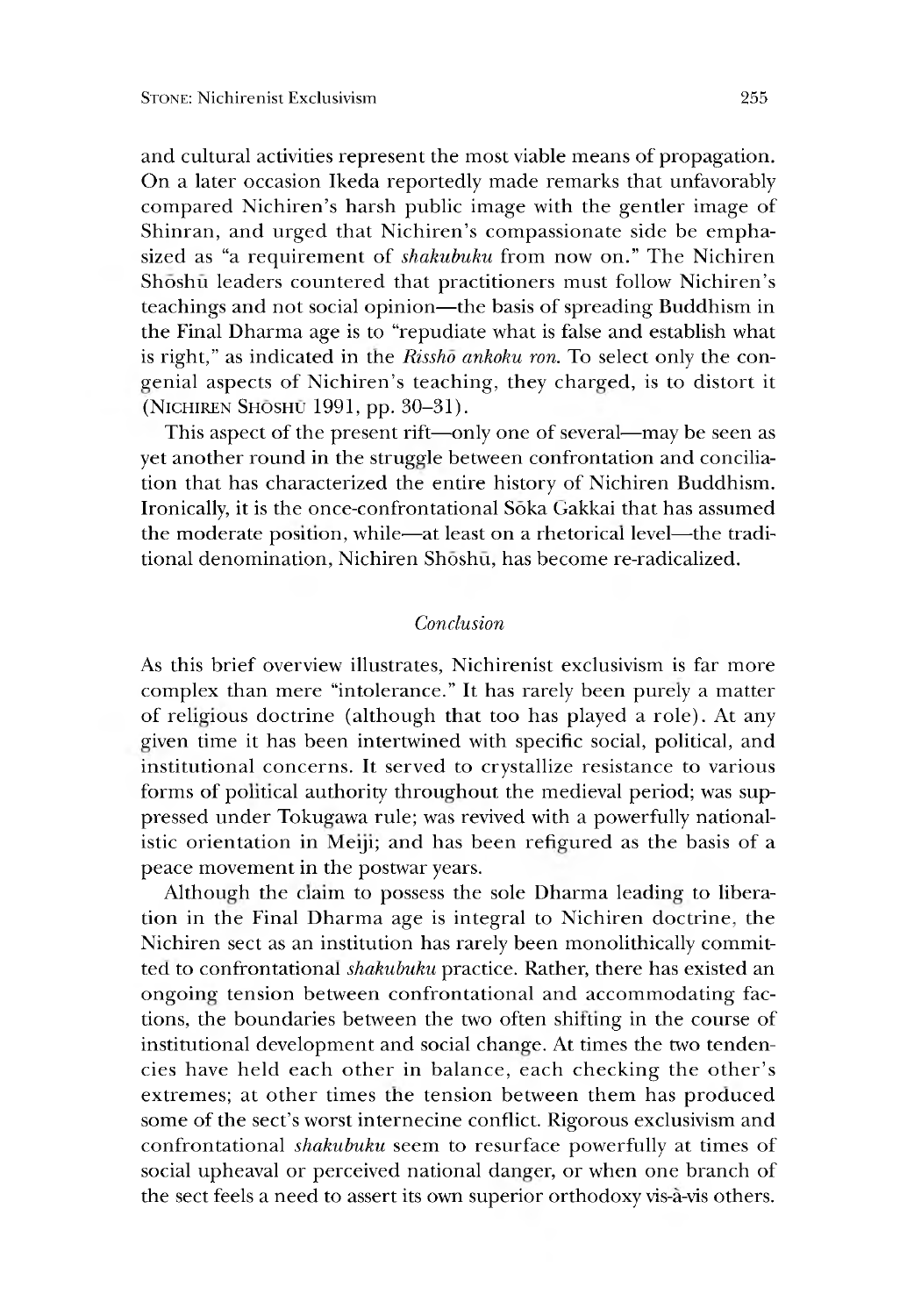For, while *shakubuku* is a practice directed externally toward those who do not have faith in the *Lotus,* it is also a reflexive act, announcing to others within the tradition that those engaged in it are the ones being faithful to Nichiren's example.

It is extremely difficult to evaluate Nichirenist exclusivism in a univalent way. Historically, it has provoked conflict and even persecution; today it grates on pluralistic sensibilities. On the other hand, it has generally mobilized a greater degree of energy, devotion, and selfsacrifice than more moderate forms of Nichirenism, and, by instilling belief in the *Lotus* as a source of transcendent authority, has made it possible to both criticize and challenge the status quo.

Despite isolated voices urging a revival of confrontational *shakubuku* (e.g., Ito 1992), the moderates at present hold sway. It is their stance that better accords with the contemporary rhetoric of tolerance and pluralism. One also imagines that traditional debate-style *shakubuku* has been dealt a blow by modern critical Buddhist studies, which have demonstrated that neither the *Lotus* nor any other Buddhist sutra can be strictly regarded as the Buddha's direct words, and that any debate about their relative merits must be based on grounds other than the position they were traditionally thought to occupy in Sakyamuni's preaching career.

Nevertheless, moderate Nichirenism faces a major challenge, one shared by other religions that make exclusive truth claims: how to cooperate with and respect other traditions, and yet preserve the integrity of one's own. One should also not discount the possibility that confrontational Nichiren exclusivism might reemerge in the future in some unexpected form. Since the thirteenth century, it has proven to be a charismatic idea, capable of being refigured again and again to meet new historical circumstances.

## **REFERENCES**

Aiba Shin相葉伸

1972 Junkyo no hitobito 殉教の人々. In TAMURA and MIYAZAKI 1972, pp. 99-114.

Asai Endo浅井円萄

1958 Udana Osho no shugaku suru taido 優陀那和尚の宗学する祐度.  $\bar{O}$ saki gakuhō 大崎学報 108: 17-31.

Asai Yōrin 浅井要麟

1945 *Nichiren Shonin kyogaku no kenkyu* 日蓮聖人教学の研究. Kyoto: Heirakuji Shoten.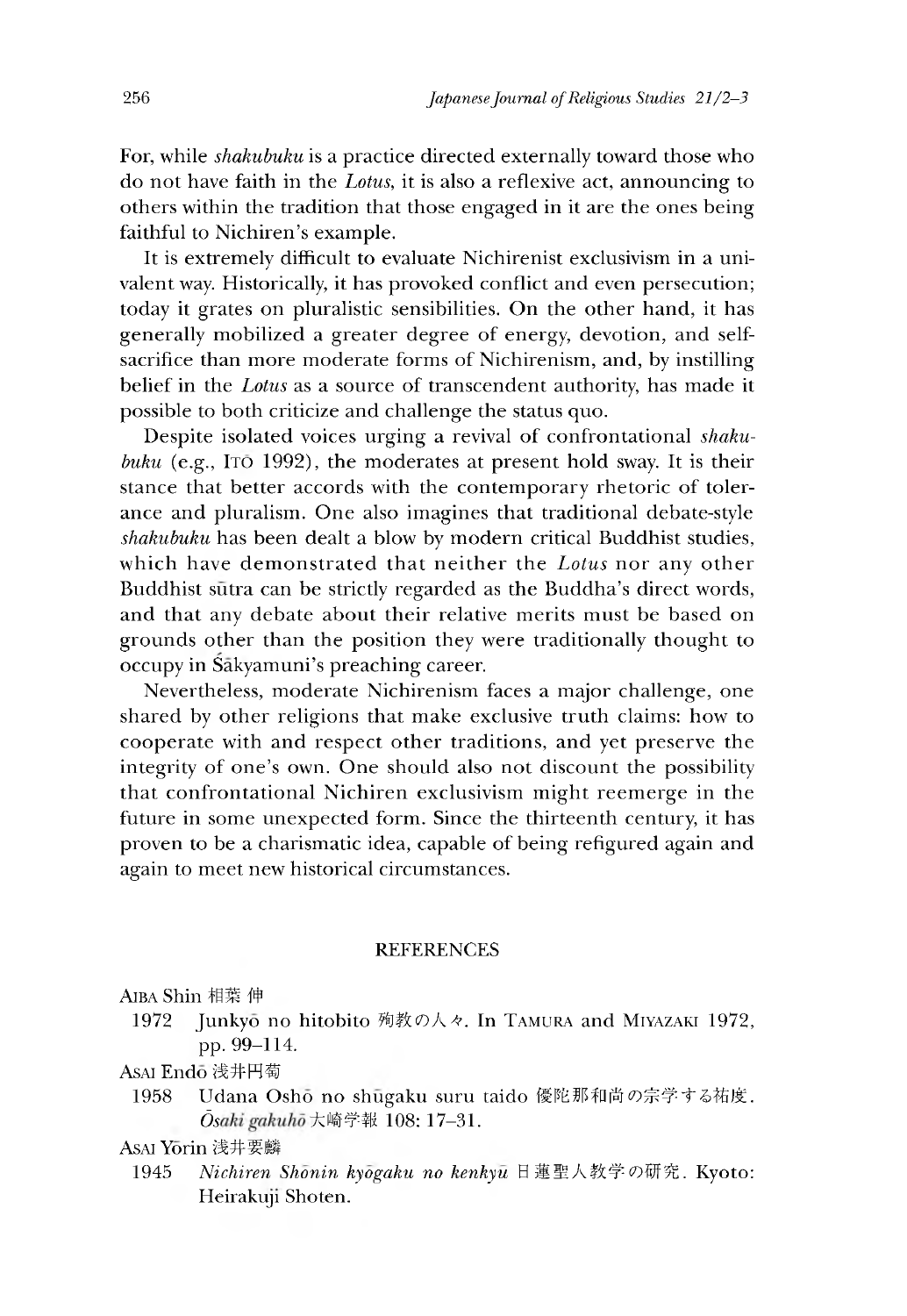|  | <b>CONZE Edward</b> |
|--|---------------------|
|--|---------------------|

- 1980 *A Short History of Buddhism.* London: George Allen and Unwin Ltd.
- Fuju Manabu 藤井学
	- 1960 Hokke senju no seiritsu ni tsuite 法華専修の成立について*. Bukkyd shigaku 仏教电学* 8/3: 28-48.
	- 1972a Machishū no shinkō 町衆の信仰. In Тамuка and Міхадакі 1972, pp. 68-83.
	- 1972b Hokke ikki 法華一揆. In TAMURA and MIYAZAKI 1972, pp. 84–98.
- HAZAMA Jikō 硲 慈弘
	- 1948 *Nihon Bukkyd no kaiten to sono kicho*日本仏教の開展とその基調. 2 vols. Tokyo: Sanseidō.
- HORI Nikkyō 堀 日亨, ed.

1974-79 *Fuji shugaku ydshu* 宗学要集,10 vols. Tokyo: Soka Gakkai.

#### HUNTER, Jeffrey

- 1989 Ihe *Fuju fuse* controversy in Nichiren Buddhism: The debate between Busshō-in Nichiō and Jakushō-in Nichiken. Pd.D. dissertation, University of Wisconsin at Madison.
- HURVITZ, Leon, trans.
- 1976 *The Lotus Blossom of the Fine Dharma.* New York: Columbia University Press.
- IKEDA Daisaku 池田大作
- 1965 *Ningen kakumei* 人間革命, vol. 1. Tokyo: Seikyō Shinbunsha.
- IMATANI Akira 今谷 明
- 1989 *Tenbun Hokke no ran—Buso suru machishu* 文法華の 武装する町衆. Tokyo: Heibonsha.
- ISHIKAWA Komei 石川康明
	- 1977 Ogawa Taidō: Nichiren daijizō no shōdōsha 小川泰堂一日蓮 大士像の唱導者. In NAKANO 1977, pp. 71-114.

# Isobe Manji 礒部満事

- 1931 *Honda Nissho Shonin* 本多日生上人. Tokyo: Toitsu Hakkojo.
- ITŌ Zuiei 伊藤瑞叡
- 1992 *Shinjidai no shakubuku yōshiki* 新時代の折伏様式. Tokyo: Ryumonkan.
- JUGŌEN ZENSHŪ KANKŌKAI 充洽園全集刊行会, ed.
	- 1975 *Jugoen zenshu* 充治園全集. 5 vols. Tokyo: Daizo Shuppansha.
- KAGEYAMA Gyoo 影山堯雄
	- 1959 *Nichiren kyddanshi gaisetsu* 日蓮教団史概説. Kyoto: Heirakuji Shoten.
	- 1965 Chusei kmsei oyobi gendai shakai to Hokke Kyodan to no kosho 中世近世及び現代社会と法華教団との交渉. In *Hokekyō no shisō to*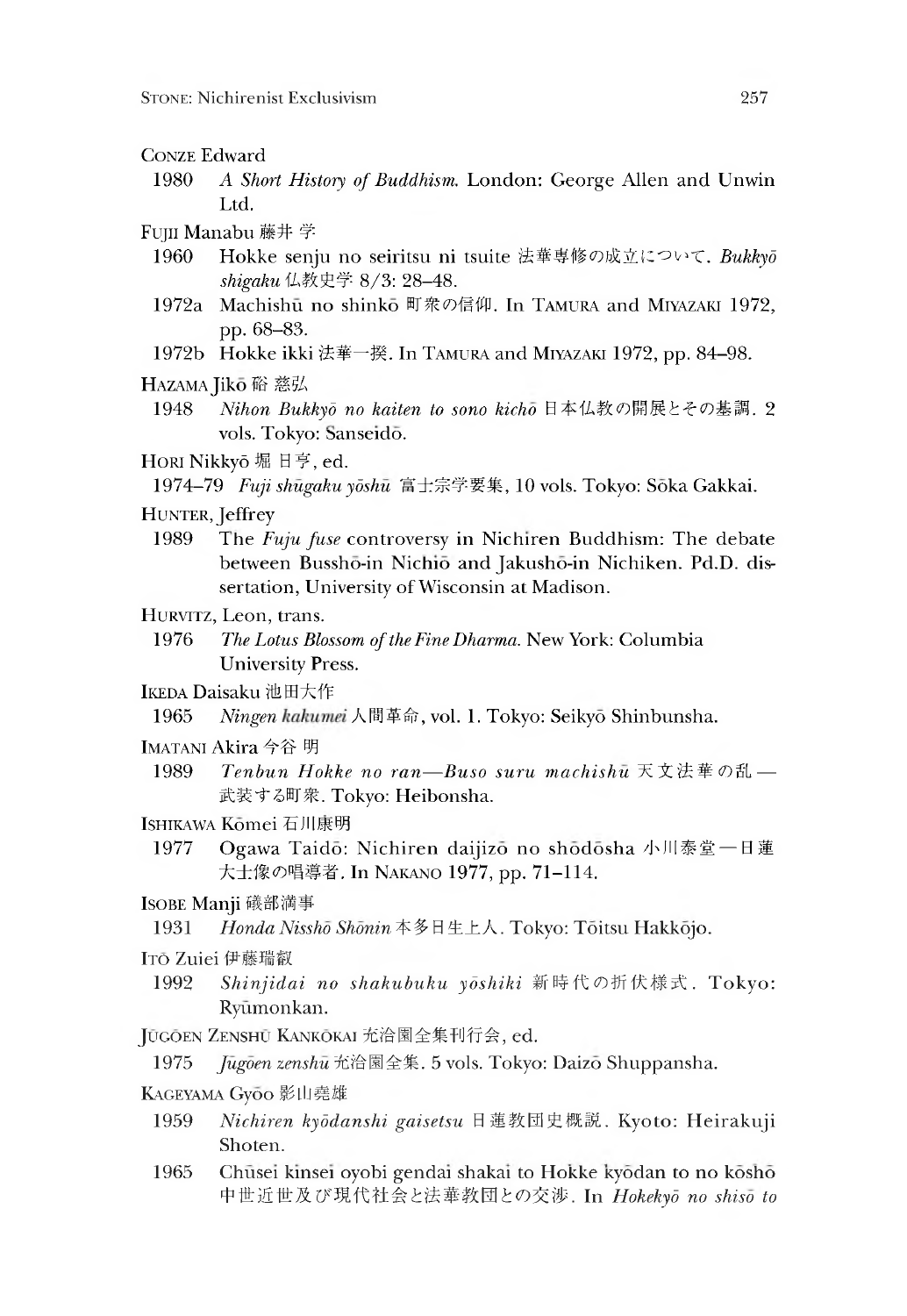bunka 法華経の思想と文化, Sakamoto Yukio坂本幸男, ed., pp. 167-202. Kyoto: Heirakuji Shoten.

- KANMURI Ken'ichi 冠 賢一, ed.
	- 1974 Shirvō shōkai—Haniya shō 史料紹介一埴谷抄 [edited version of the Honpō-ji ms]. *Nichiren kyōgaku kenkyūjo kiyō* 日蓮教学研究所 記要 1:1-9.

KASHIWABARA Yusen 柏原祐泉 and Fuju Manabu 藤井 学

- 1973 *Kinsei Bukkyd no shiso* 近世仏教の思想*. Nihon shiso taikei* 日本 思想大系, vol. 57. Tokyo: Iwanami Shoten.
- KETELAAR, James Edward
	- 1990 *Of Heretics and Martyrs in Meiji Japan: Buddhism and Its Persecution.* Princeton: Princeton University Press.
- LEE, Edwin B.
	- 1975 Nicniren and nationalism: The religious patriotism of Tanaka Chigaku. *Monumenta Nipponica* 30:19-35.
- MAKINOUCHI Kansei 牧野内寛清
	- 1937 *Meiji Bukkyoshijo ni okeru Arai Nissatsu* 明治仏教 上に於け 新居曰薩. Tokyo: Uedaya Shoten.
- MCMULLIN, Neil
	- 1984 *Buddhism and the State in Sixteenth-Century Japan.* Princeton: Princeton University Press.

Miyakawa Ryotoku 宮川了篤

- 1977 Arai Nissatsu—Nichirenshū fukko o mezashita Meiji Bukkyo no kishu 新居日薩一日蓮宗復興をめざした明治仏教の旗手. In NAKANO 1977 pp. 115-45.
- Miyazaki Eishu 宮崎英修
	- 1969 *Fuju fuse ha no genryu to tenkai* 不受不施派の源流と展開. Kyoto: Heirakuii shoten.
- MURATA, Kiyoaki
	- 1969 *Jajmn's New Buddhism: An Objective Account of Soka Gakkai.* New York and Tokyo: Weatherhill.

NAKANO Kyōtoku 中濃教篤, ed.

- 1977 Kindai Nichiren kyōdan no shisōka 近代日蓮教団の思想家. Tokyo: Kokusho Kankōkai.
- NAKAO Takashi 中尾 堯
	- 1971 *Nisshin-Sono kodo to shiso* 日親ーその行動と思想. Tokyo: Hvoronsha.
	- 1973 *Nichirenshu no seiritsu to tenkai* 日蓮宗の成立と展開. Tokvo: Yoshikawa Kobunkan.
- NICHIREN SHŌSHŪ 日蓮正宗, ed.
	- 1991 Shūmuin yori Sōka Gakkai ate no daisanjūgokai honbu kambu kai ni okeru Ikeda meiyo kaicho no supuchi ni tsuite no otazune